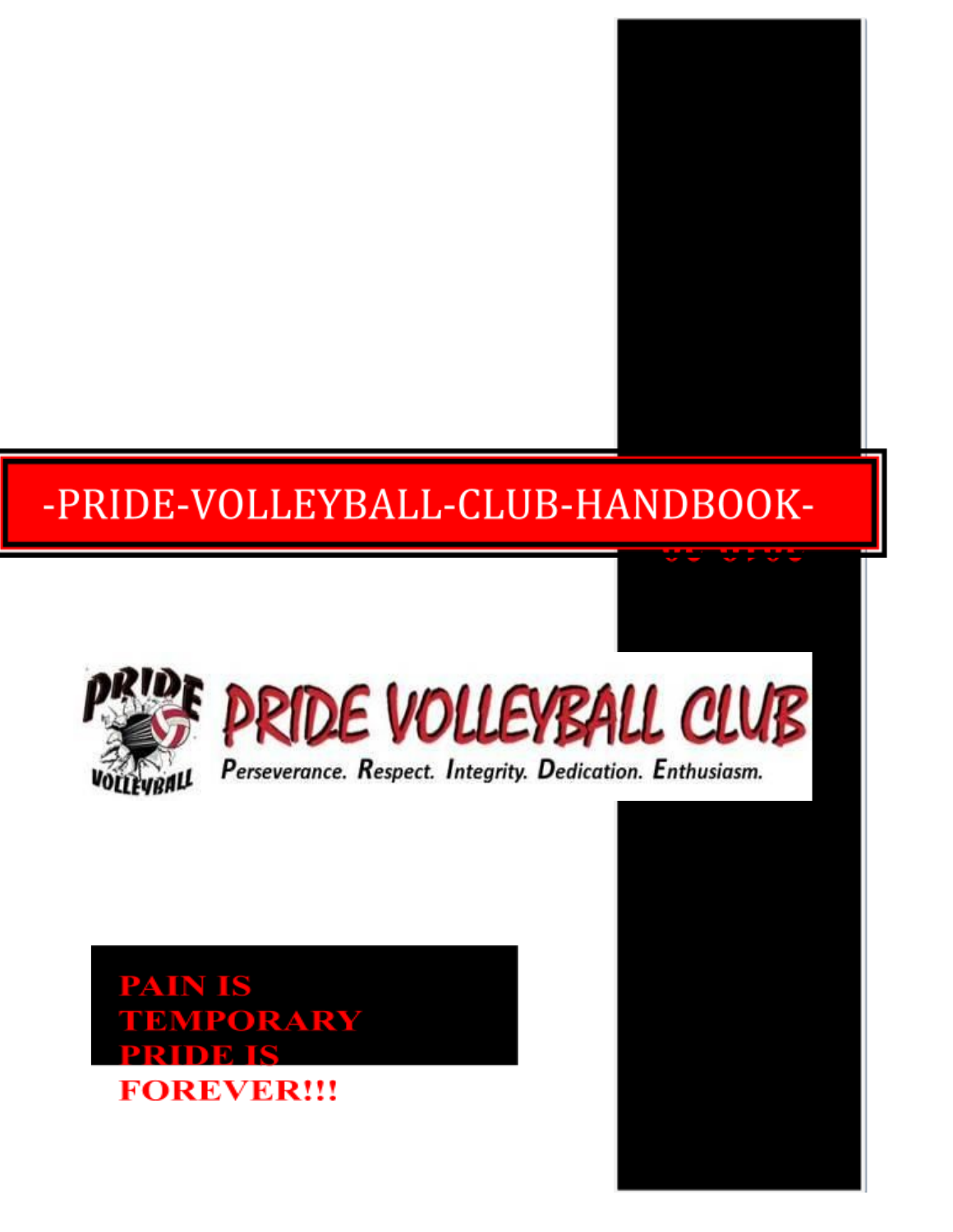# **I. CONFLICT RESOLUTION GUIDE**

#### A. PARENTS ARE NOT PERMITTED TO CONFRONT COACHES ON TOURNAMENT DAYS

Parents are not permitted to confront the coaches on tournament days to discuss playing time, or to complain about tactics, strategy, individual, or team performance.

1. Parents are encouraged to take notes about their concerns, and follow our conflict resolution procedures as outlined below.

2. If a parent approaches a coach during a tournament, we have instructed the coach not to discuss any controversial matter and to walk away.

3. The recommended time for a parent and/or player to talk to a coach about a problem is at a previously arranged meeting either before or immediately after a scheduled practice.

# B. IF A PLAYER HAS A CONCERN

If a player has a concern with a coach, parents have the responsibility for teaching their child steps to remedy the concern.

1. The club recommends the following steps if any player has a concern with a coach.

2. Player should discuss the concern with their respective coach and try to arrive at a solution. None of the coaches should be considered unapproachable. They are all very willing to listen to a player's concern and try to arrive at a mutual solution.

3. Until the coach is made aware of the concern nothing at all can be done to alleviate it.

4. It is understood at the younger ages sometimes the parent will be the first contact with the coach.

# C. IF THE CONCERN IS NOT RESOLVED

If the concern is not resolved, the player and parents may make an appointment to speak with the coach. Please do not approach a coach to discuss a concern at practice or a tournament.

# D. IF A SOLUTION IS STILL NOT REACHED

If a solution is still not reached, contact the club office to set up a meeting with the player, parents, coach, and club director.

# **II. PLAYING TIME EXPECTATIONS**

# A. THE CLUB PHILOSOPHY

The club philosophy is that a player's instruction during practices is what is paid for, with playing time being determined by the player's attendance, performance, attitude, and effort during practice times. Moreover, it is left solely to the discretion of the coach. The only exception is our  $5<sup>th</sup>$  grade (11U) and younger teams. Athletes on those teams will play at a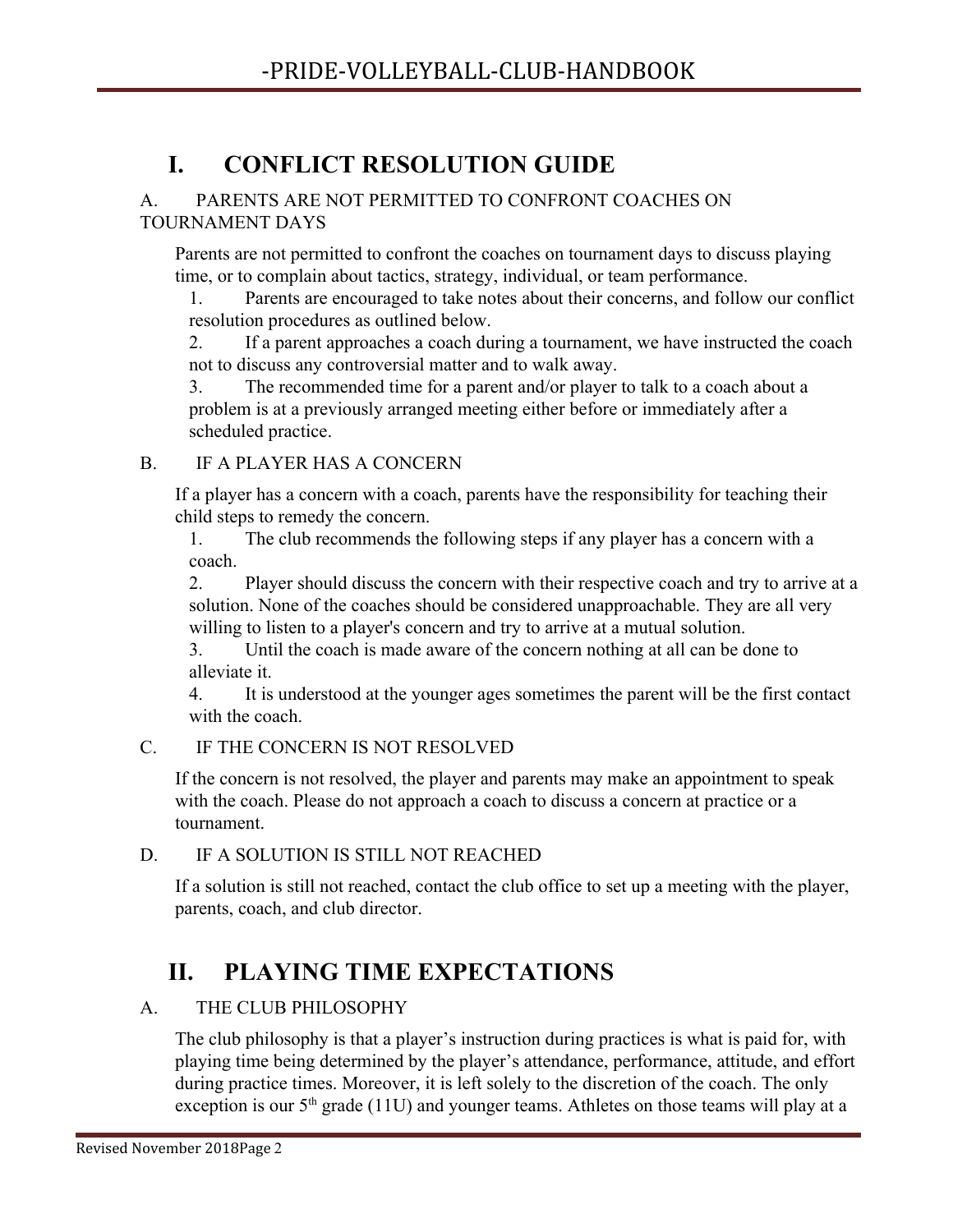more balanced level than our older club teams.

### B. PLAYING TIME WILL VARY

Playing time will vary according to team, position, and attitude. Coaches are advised to give everyone opportunities to contribute their individual skills and abilities to the team during pool play matches.

# C. PLAYING TIME IS EARNED

Playing time is earned through practice and past game performance.

1. If you are negatively affecting the team's morale or group attitude on the court, the coach will make decisions to substitute you for a player who contribute positively to an aggressive team "vibe".

# D. PLAYING TIME IS NOT TO BE DISCUSSED

Playing time is not to be discussed with the coach by players or parents during or after a game. Coaches have the right to play whomever they think is best suited for a position and helps positively contribute to the team development and chemistry.

# E. WHEN TO ASK THE COACH ABOUT PLAYING TIME

You may ask the coach about playing time after or before practice.

An appropriate question would be, "What can I do to play more or be a starter."

1. The coach will be as honest as possible to let you know where you stand with playing time at all times.

2. Remember, assertive language is much more well-received than accusatory.

# **III. CLUB RULES**

# A. ATTENDANCE

1. Practices - All athletes are expected to attend every practice. We will do our best to accommodate multi-sport athletes but not at the expense of others.

2. Tournaments- All athletes are expected at attend every tournament.

3. Excused Absences: Illnesses serious enough to keep the athlete home from school, genuine family emergencies, or active in a school-sponsored activity are exceptions for missing practice. Regardless of the reason, if an athlete misses practice, playing time may be affected.

4. If an athlete cannot be at practice, the athlete is expected to call the coach. It is the athlete's responsibility (not the parent's) to reach the coach before the practice starts.

# B. PRACTICES

1. Teams will generally have practice two nights a week for an hour and a half. Teams may have additional practices and longer duration. The team coach will communicate the practice schedule.

2. Players are required to be ready to begin practice at the designated start time. Please allow yourselves enough time to put on kneepads, change shoes, be taped if needed, and do routines. Players are expected to assist in practice set up such as setting up and taking down nets and standards, and putting away volleyballs and other equipment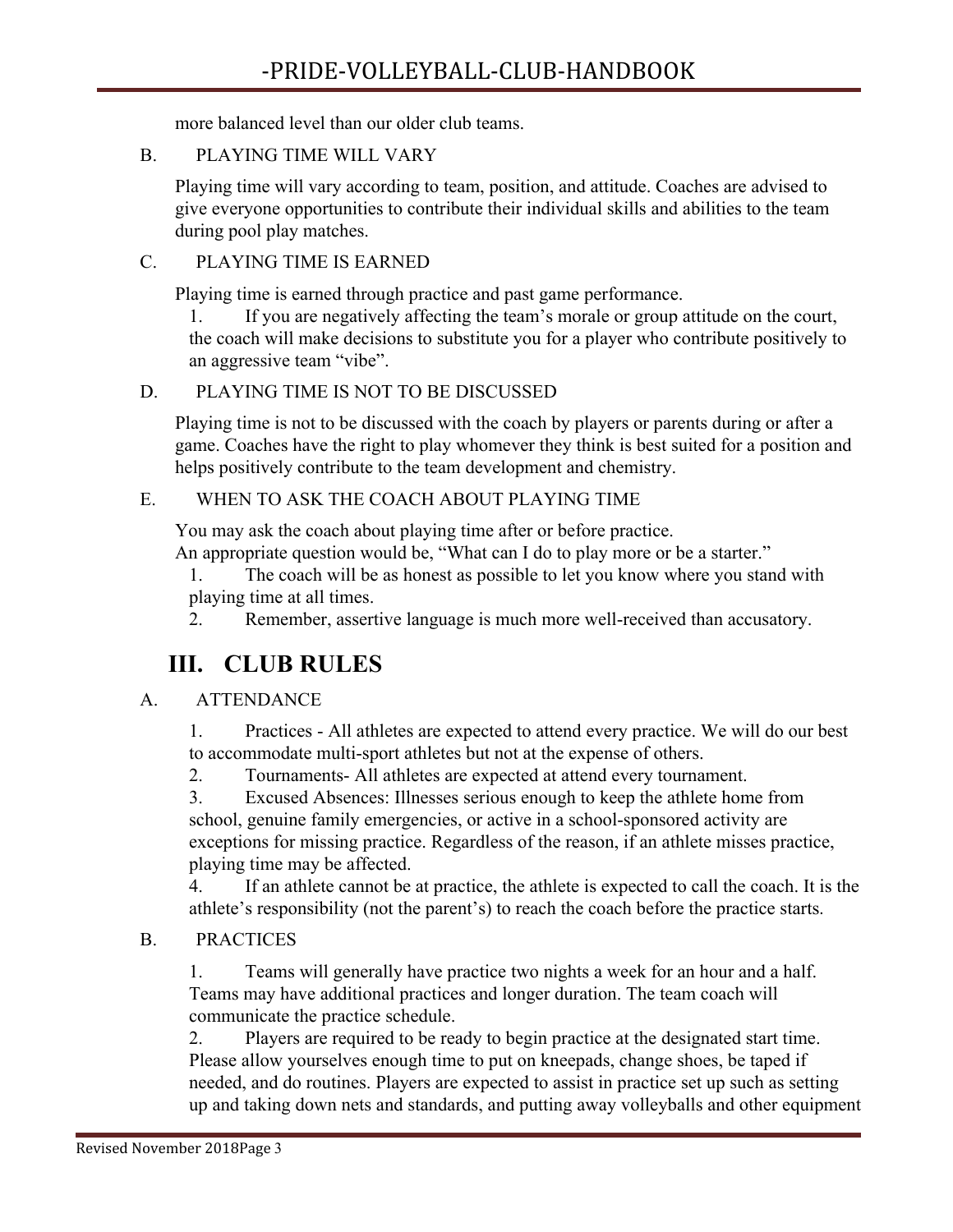that may be used that day.

3. Begin practice mentally prepared.

4. Have personal goals for all practices. A good time to think about goals is during warm-up.

5. If a player must miss a practice, a telephone call to their respective coach is mandatory. Only after attempting and failing to reach the coach, can a player contact a teammate to pass the word along to the coach.

6. Advance notice is mandatory if a player cannot make a practice or tournament due to vacation, family commitment, etc.

7. Part of being a student athlete is planning. Players need to schedule their time so they can complete homework and participate in practices.

8. Each practice session is very important to the development of our athletes. Players need to make every effort to be at every practice. Also, coaches prepare practice plans according to whom and how many are attending. They need to know in advance if someone will have to miss a practice. It is important to note, if players do not attend practices on a regular basis, playing time will be impacted.

9. Please bring your own water bottle to practice and tournaments.

10. There will be no jewelry allowed at practice. Please leave your jewelry at home.

11. Athletes are not to leave the practice site before the end of practice without notifying the coach. Parent should let the coach know that they are aware that the athlete is leaving early.

# **IV. CLUB TOURNAMENT RULES**

# A. THE TYPICAL TOURNAMENT DAY

The typical one-day tournament schedule starts at 8:00 AM with "pool play" consisting of three or four "round–robin" matches. Some tournaments follow "pool" play with single elimination "bracket" play for top pool finishers.

# B. BRACKET PLAY

Bracket play for one-day tournament starts sometime in the afternoon, ending with tournament finals sometime that evening. Teams making it to the finals will add another two or three matches to their day.

### C. MULTI-DAY EVENTS

A few tournaments (Qualifiers and special events) involve two or three days of pool play, as described (three or four matches per day), followed by single elimination bracket play. In a two-day tournament, bracket play sometimes starts immediately after the second day's pool play, and wraps up that evening. In the longer tournaments, bracket play (usually multiple brackets with team position within the brackets dependent upon performance in pool play) starts early the day after completion of all pool play. Teams making it to bracket finals in these larger competitions add another three to four matches to their tournament total.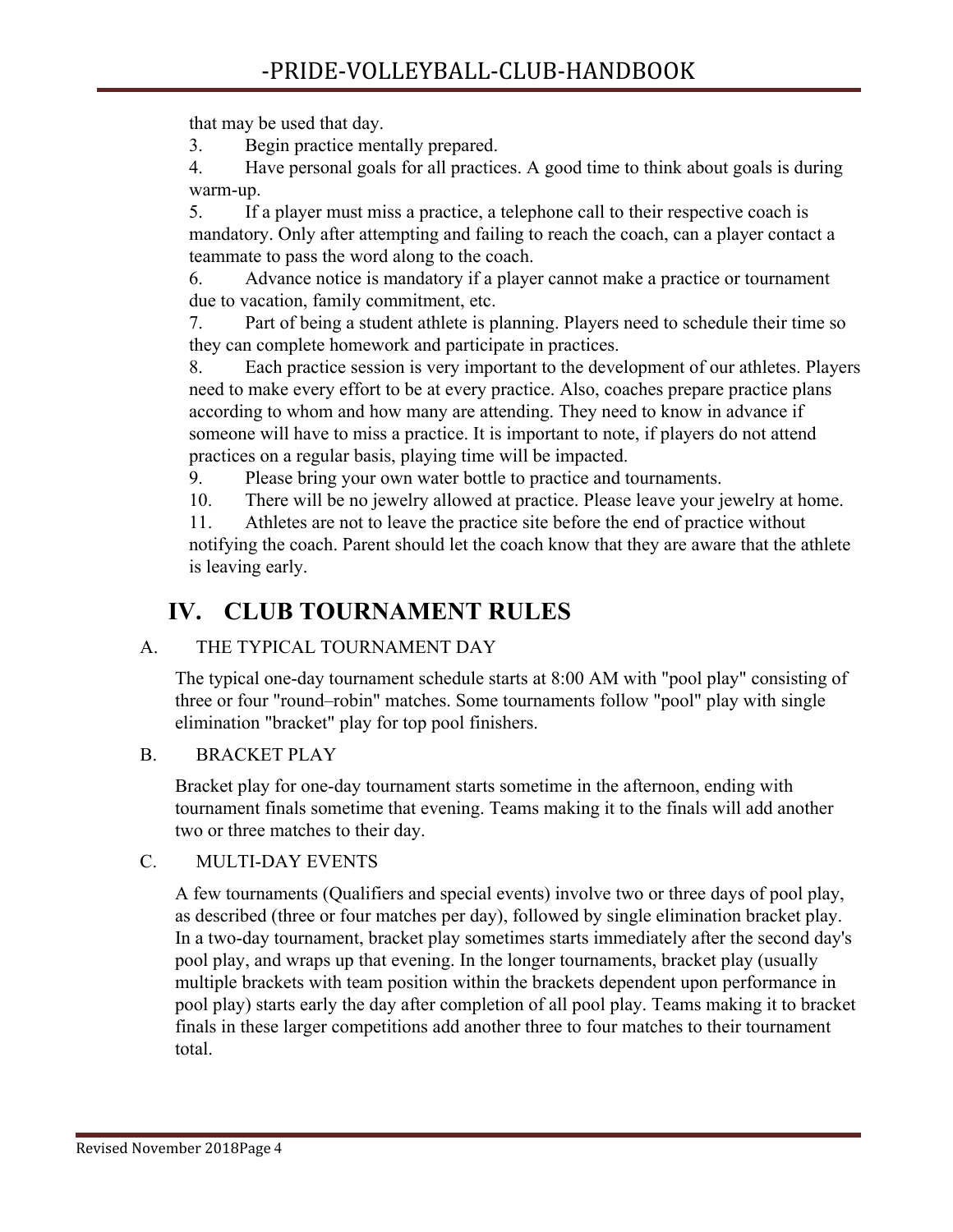### D. LENGTH OF EVENT

Because the length of volleyball matches can be unpredictable and tournament formats and management varies, as discussed above, it is difficult to pinpoint the time a tournament may end. Also, exact tournament schedules or final confirmations are often not available until just before the tournaments begin (often the night before play starts). This is partly due to late entries, withdrawals or team changes, all of which impact the actual tournament playing schedule and match-ups. The Club has no control over the administration of these tournaments, but we do make suggestions, as do other clubs, to those who run the tournament for incorporation in their next one.

#### E. TRAVEL ARRANGEMENTS

All players will be required to find their own transportation to tournaments.

#### F. YOU CANNOT ATTEND A TOURNAMENT

If an athlete cannot be at a tournament, the athlete is expected to call the coach as soon as the athlete knows she will be absent. It is the athlete's responsibility (not the parent's) to reach the coach before the tournament starts.

#### G. LEAVING AN EVENT

Athletes are not to leave the tournament site before notifying the coach. Parent consent to leave early must also be received by the coach.

#### H. TEAM AREA

Upon arrival, the team will identify a team area where the athletes can leave their bags and hang out between playing and officiating.

1. The area may be a room or simply a spot in a hallway. Either way, the team area represents our club and should be kept neat and organized at all times.

2. Most athletes will bring some type of blanket and/or pillow, homework, a book, an mp3 player or other items to help pass the time between events.

3. Remember, the team area is not secure and valuables will be left at your own risk.

4. Also, be sure to properly dispose of any trash and leave the area as we found it when the tournament is over.

#### I. OFFICIATING EVENTS

All Junior Olympic tournaments are at least partially self-officiated. Officiating at tournaments is the shared responsibility of the entire team, including coaches.

1. All players are required to help with the line judging, scoring, score flipping, and down officiating. Teams assigned to the officiating and scorekeeping must fulfill this responsibility, especially during the playoffs.

2. Players may not use electronic devices at the score table at any time.

3. The team's coaching staff is permitted to take the electronic device until the end of the event.

4. Players may not leave the tournament site unless excused by the coach and parents should not ask the coach to make an exception. Except for a true emergency, all players must remain at the tournament with the team until the completion of the team's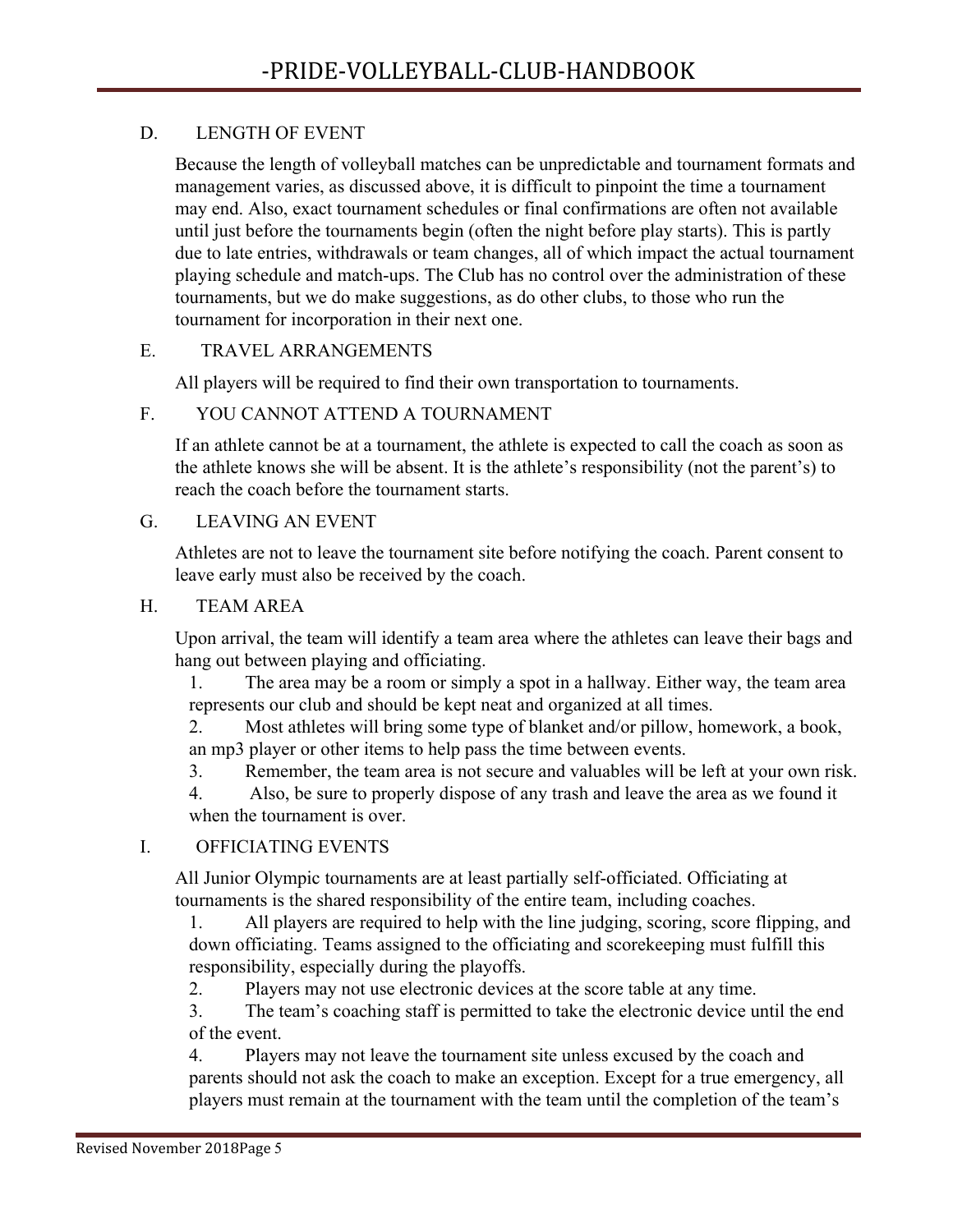officiating and scoring duties.

5. This is non-negotiable. The following "Team Player" concept should be understood, "Win as a team, lose as a team, officiate and scoring as a team." 6. An exception is that a coach may excuse a player early due to injury, or other significant emergency.

# **V. TRAVEL POLICIES**

# A. TRAVEL POLICIES FOR THE CLUB

1. Pride Volleyball Club has some teams that travel regularly to play in tournaments, has some teams where travel is limited to a few events per season, and some teams where there is no travel other than local travel to and from our own area. Pride Volleyball Club prohibits all types of physical abuse, sexual abuse, emotional abuse, bullying, threats, harassment and hazing, all as described in the USA Volleyball SafeSport Handbook. Pride Volleyball Club has established policies to guide our travel, minimize one-on-one interactions and reduce the risk of abuse or misconduct. Adherence to these travel guidelines will increase player safety and improve the player's experience while keeping travel a fun and enjoyable experience.

### B. LOCAL TRAVEL

We distinguish between travel to training, practice and local tournaments ("local travel") and team travel involving an overnight stay ("team travel"). Local travel occurs when the club does not sponsor, coordinate or arrange for travel.

1. Players and/or their parents/guardian are responsible for making all arrangements for local travel.

a) The team and its coaches, managers or administrators should avoid responsibility for arranging or coordinating local travel.

b) It is the responsibility of the parents/guardians to ensure the person transporting the minor player maintains the proper safety and legal requirements, including but not limited to: a valid driver's license, automobile liability insurance, a vehicle in safe working order, and compliance with applicable state laws.

2. The employees, coaches and/or volunteers of the club or one of its teams, who are not also acting as a parent, should not drive alone with an unrelated minor player.

# C. TEAM TRAVEL

Team travel is overnight travel that occurs when the club or one of its teams designees sponsors, coordinates, or arranges for travel so that our team can compete locally, regionally, or nationally. Because of the greater distances, coaches, staff, volunteers and chaperones will often travel with the players.

1. **Travel Notice:** When possible, the club will provide reasonable advance notice before team travel. Travel notice will also include designated team hotels for overnight stays as well as a contact person within the club or the team. This individual will be the point of contact to confirm your intention to travel and to help with travel details.

2. **Coaches shall not share rooms with players.** Regardless of gender, a coach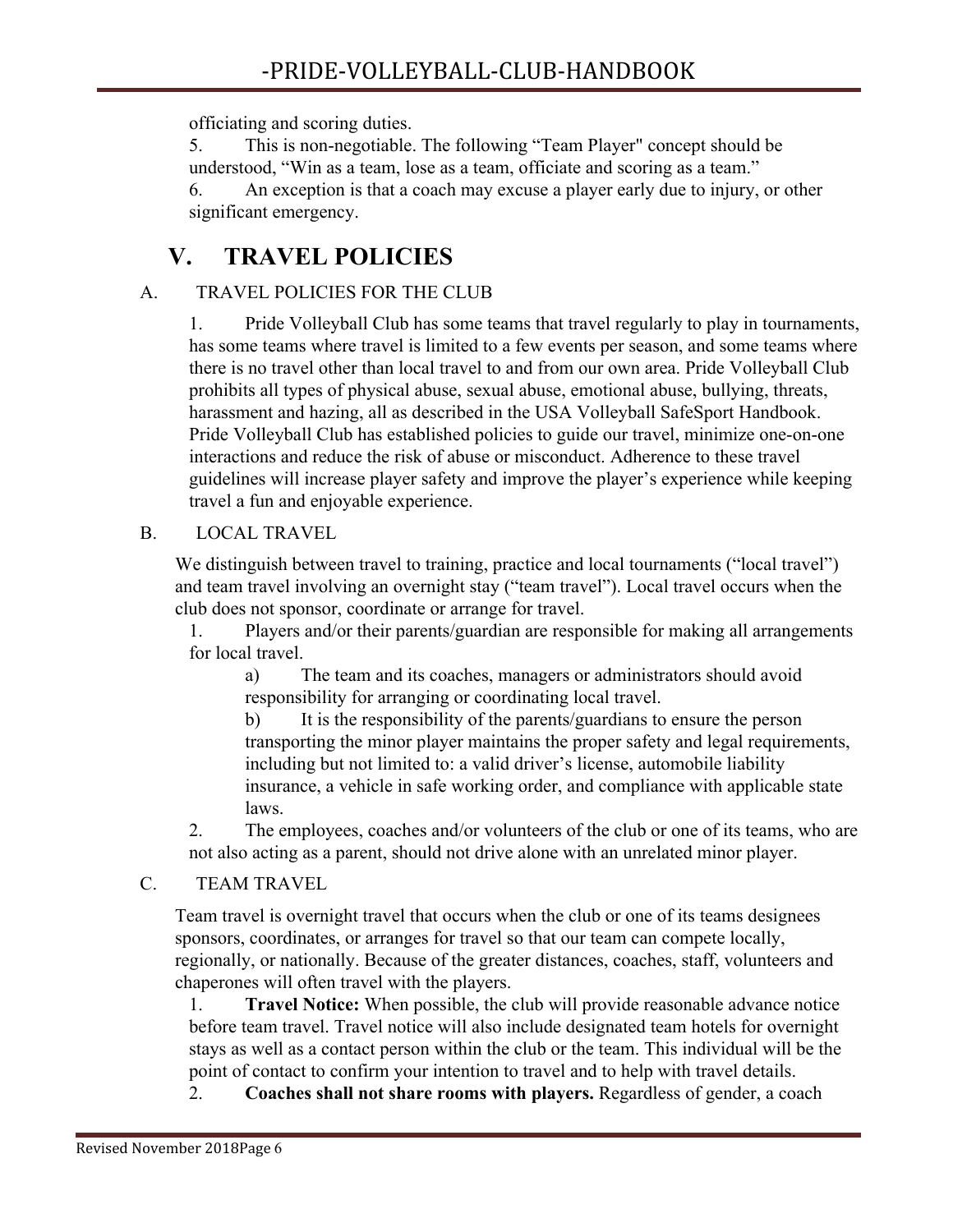shall not share a hotel room or other sleeping arrangements with a minor player (unless the coach is the parent, guardian or sibling of the player).

3. **Curfews:** The coach or his/her designee will establish a curfew by when all players must be in their hotel rooms or in a supervised location.

4. **Room Checks:** Regular monitoring and curfew checks will be made of each room by at least two properly background screened adults. At no time should only one adult be present in a room with minor players, regardless of gender.

5. **Blocked TV Channels**: Team personnel shall ask hotels to block adult pay per view channels.

6. **Individual meetings** between a coach and a player may not occur in hotel sleeping rooms and must be held in public settings or with additional adults present, with at least one of those adults being the same gender as the player.

7. **Family members** who wish to stay in the team hotel are permitted and encouraged to do so.

8. **Parental Request**: The team will make every effort to accommodate reasonable parental requests when a child is away from home without a parent. If any special arrangements are necessary for your child, please contact the team personnel who can either make or assist with making those arrangements.

9. **Coaches Expectations:** No coach or chaperone shall at any time be under the influence of drugs or alcohol while performing their coaching and/or chaperoning duties. 10. In all cases involving travel, parents have the right to transport their minor player.

11. **Prior to any travel**, coaches will endeavor to make players and parents aware of all expectations and rules. Coaches will also support chaperones and/or participate in the monitoring of the players for adherence to curfew restrictions and other travel rules.

12. **If disciplinary action** against a player is required while the player is traveling without his/her parents, then except where immediate action is necessary, parents will be notified before any action is taken, or immediately after.

# D. ADDITIONAL POLICIES

The following is a travel policy based on the club's preferences and needs.

1. Players are expected to remain with the team at all times during the trip. Players are not to leave the competition venue, the hotel, restaurant or any other place at which the team has gathered without the permission/knowledge of the coach or chaperone.

2. When visiting public places such as shopping malls, movie theatres, etc., players will stay in groups of no less than three persons. Athletes 12 and under will be accompanied by a chaperone.

- 3. Safety Policies
	- a) Additional guidelines to be established as needed by the coaches;
	- b) Supervised team room provided for relaxation and recreation;
	- c) Respect the privacy of each other;
	- d) Only use hotel rooms with interior entrances;
	- e) Must wear seatbelts and remain seated in vehicles;
- 4. Behavior Policies
	- a) Be quiet and respect the rights of teammates and others in the hotel;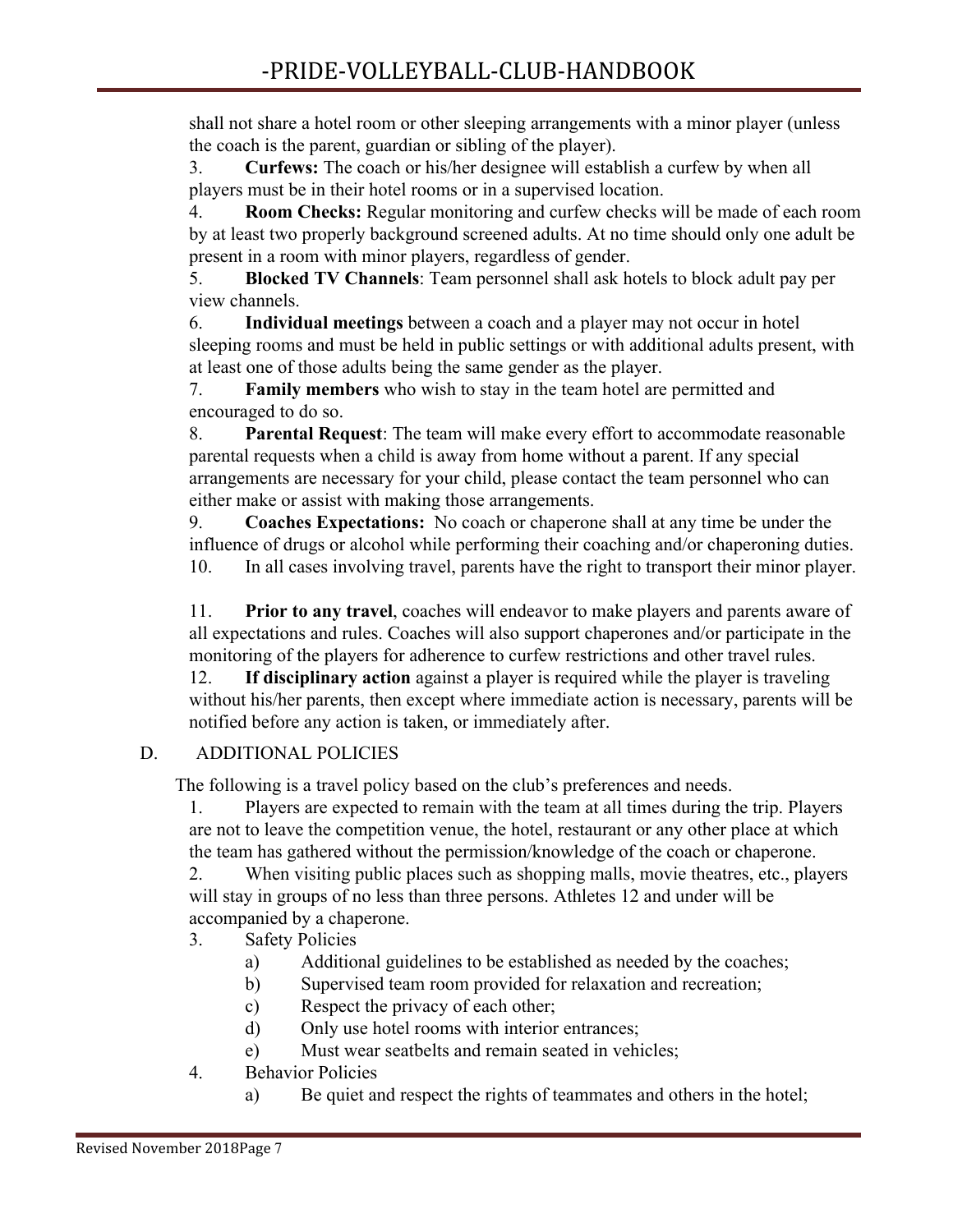- b) Be prompt and on time;
- c) Develop cell phone usage guidelines;
- d) Develop computer usage guidelines including social media;
- e) Respect travel vehicles;
- f) Establish travel dress code;
- g) Use appropriate behavior in public facilities, including language;
- h) Establish two different curfews in own rooms and lights out;
- i) Must stay in assigned hotel room; and
- j) Needs and well-being of the team come first.
- 5. Financial
	- a) No room service without permission;
	- b) Players parents are responsible for all incidental charges;
	- c) Players parents are responsible for any damages or thievery at hotel;
	- d) Players must participate in contracted group meals; and
	- e) Communicate travel reimbursement information and policies.
- 6. General
	- a) Establish fair trip eligibility requirements;
	- b) Establish age guidelines for travel trips;
	- c) Parent(s) responsible for getting player(s) to stated departure point; and
	- d) Requirements for families to attend "Team Travel Tournaments."

# **VI. SAFESPORTS GUIDELINES**

### A. BULLYING

One of the greatest lessons athletes take away from sport is the experience of being on a team whereby coaches and individuals support one another. Actions that demean or intimidate athletes, either physically or emotionally, may affect performance and team cohesion. Although bullying often occurs among peers, coaches can set an example by implementing a zero-tolerance policy and emphasizing teamwork and mutual support. Giving athletes a way to report behavior without fear of reprisal is also important. How to Recognize, Reduce and Respond to Bullying and what you need to know to protect athletes:

1. **Definition: Bullying is an intentional, persistent and repeated pattern** of committing or willfully tolerating physical and non-physical behavior that is intended, or has the reasonable potential, **to cause fear, humiliation or physical harm in an attempt to socially exclude, diminish or isolate the targeted athlete(s**) as a condition of membership. It includes any act or conduct described as bullying under federal or state law.

2. **Exceptions** Bullying does not include group or team behavior designed to establish normative team behavior or promote team cohesion. For example,

- a) Bullying does not include verbal admonitions to encourage team members to train harder and push through a difficult training regimen.
- 3. **Examples of Physical Bullying**
	- a) Hitting, pushing, punching, beating, biting, striking, kicking, choking or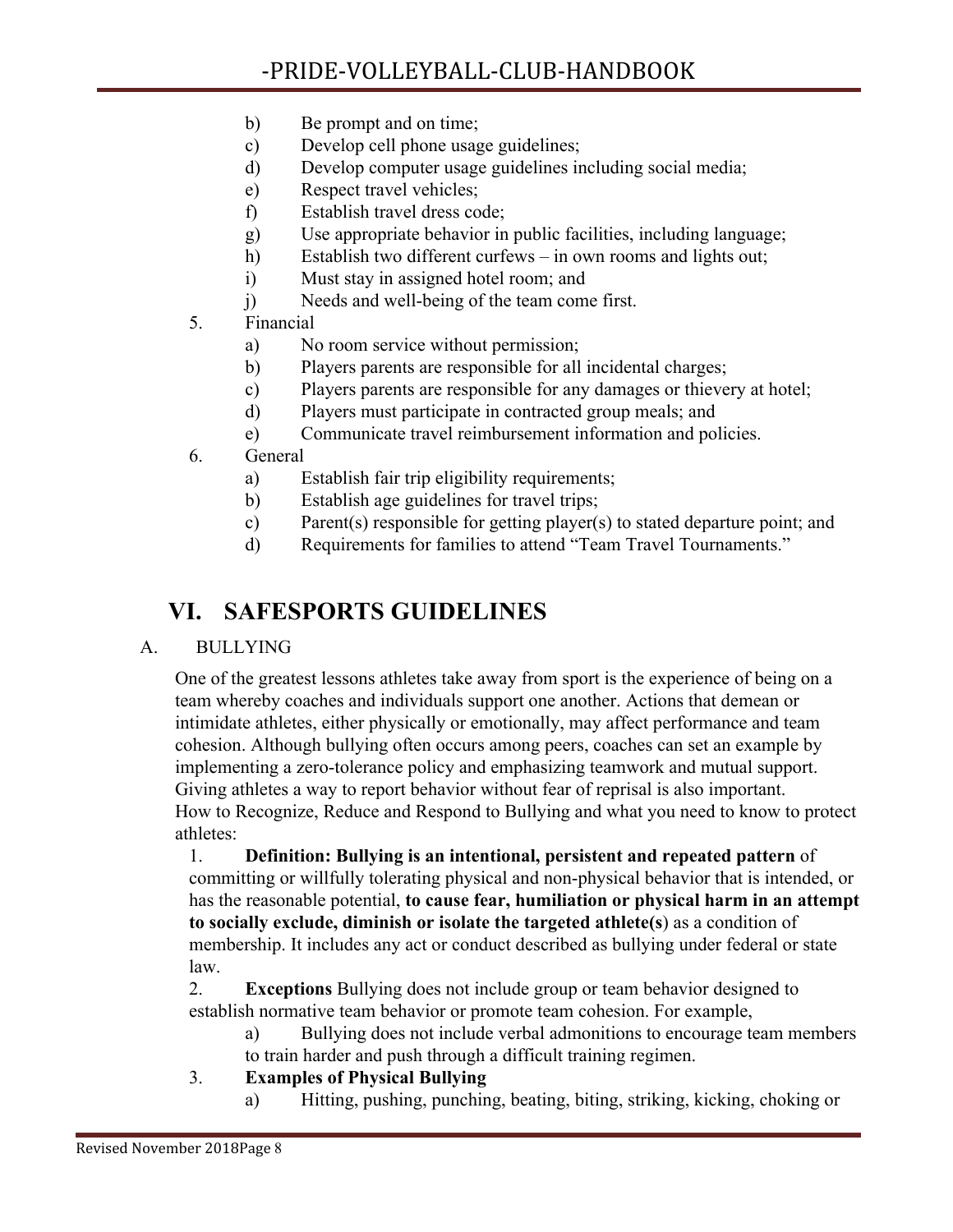slapping an athlete

b) Throwing at or hitting an athlete with objects such as sporting equipment

# 4. **Examples of Verbal and Emotional Bullying**

- a) Teasing, ridiculing, intimidating
- b) Spreading rumors or making false statements
- c) Using electronic communications, social media, or other technology to harass, frighten, intimidate or humiliate ("cyber bulling")

### B. HAZING

Being part of a team shouldn't come with additional requirements that get in the way of enjoying sport. Hazing often starts as seemingly benign behavior but can become an issue if allowed to continue. Since hazing often occurs among peers, coaches and staff can send a strong anti-hazing message by promoting conditions that allow individuals to raise concerns or share information. In addition, most states have enacted legislation to discourage hazing and hold those who participate accountable, and these laws can provide additional structure to anti-hazing efforts.

1. **Definition:** Hazing involves coercing, requiring, forcing or willfully tolerating any humiliating, unwelcome or dangerous activity that serves as a condition for joining a group or being socially accepted by a group's members. It includes any act or conduct described as hazing under federal or state law.

2. **Activities that fit the definition** of hazing are considered to be hazing regardless of an athlete's willingness to cooperate or participate.

3. **Exceptions:** Hazing does not include group or team activities that are meant to establish normative team behavior or promote team cohesion.

### 4. **Examples of Exceptions include:**

a) Allowing junior athletes to carry senior athletes' equipment into the locker room after practice

b) Encouraging junior athletes to arrive early and set up training equipment

c) Giving senior athletes first preference in team assignments, responsibilities, accommodations, facilities or equipment

### 5. **Examples of Hazing**

a) Requiring, forcing or otherwise requiring the consumption of alcohol or illegal drugs

- b) Tying, taping or otherwise physically restraining an athlete
- c) Sexual simulations or sexual acts of any nature

d) Sleep deprivation, unnecessary schedule disruption or the withholding of water and/or food

e) Social actions (e.g. grossly inappropriate or provocative clothing) or public displays (e.g., public nudity) that are illegal or meant to draw ridicule

f) Beating, paddling or other forms of physical assault

g) Excessive training requirements that single out individuals on a team

### C. HARASSMENT

Sport is an incredibly constructive outlet for individuals, in part because athletes are judged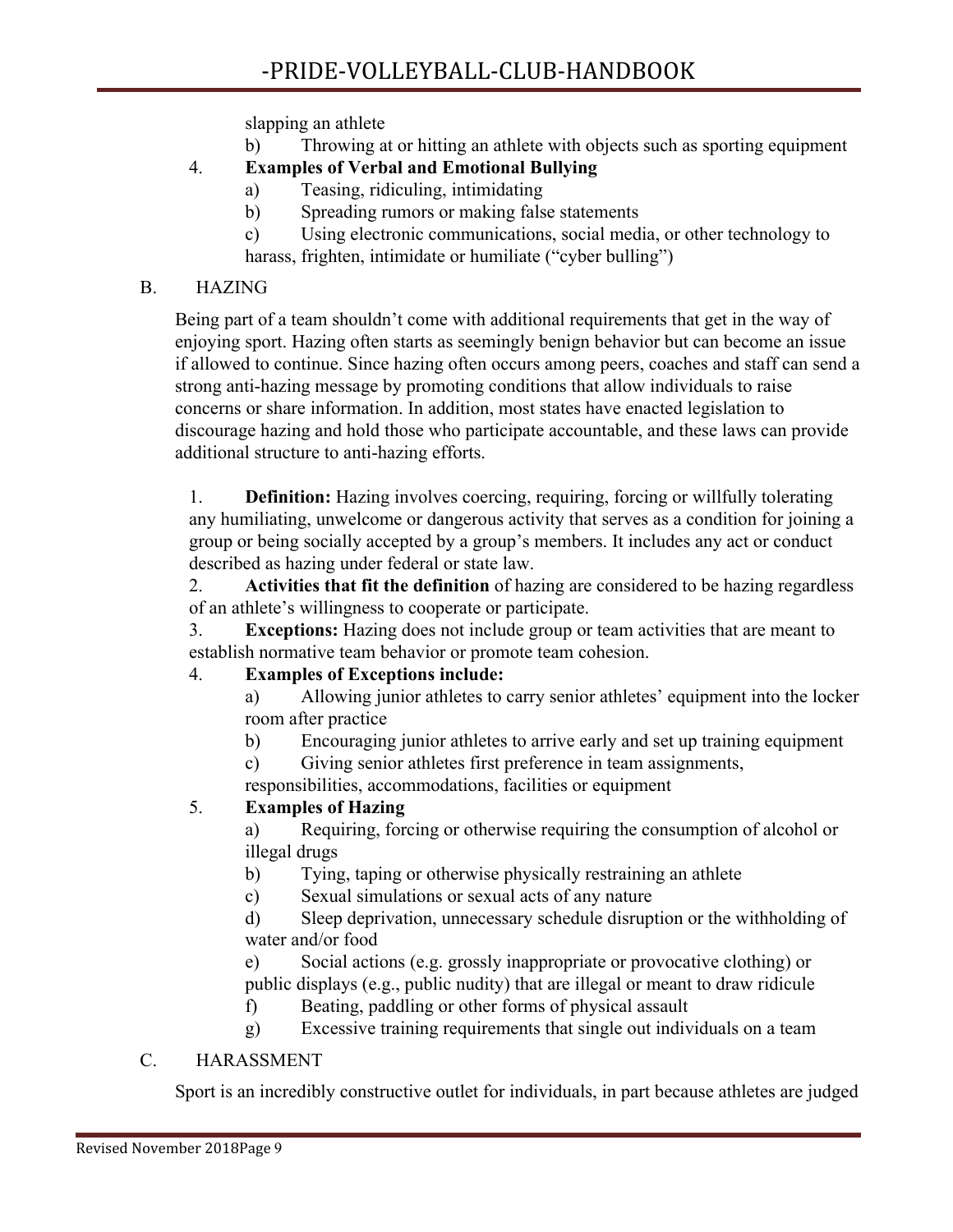solely on their abilities and performance. In this environment, hard work, persistence and improvement are the important characteristics. Harassment based on race, gender or sexual orientation affects team cohesion, performance and an individual's ability to focus on building skills and enjoying competition. As with bullying and hazing, coaches and staff can create a supportive environment for sport by establishing a zero-tolerance policy.

1. **Definition** Harassment is a repeated pattern of physical and/or non-physical behavior intended to cause fear, humiliation or annoyance, offend or degrade, create a hostile environment; or reflect discriminatory bias in an attempt to establish dominance, superiority or power over an individual athlete or group based on gender, race, ethnicity, culture, religion, sexual orientation, gender expression or mental or physical disability. It includes any act or conduct described as harassment under federal or state law.

# 2. **Examples of Physical Harassment**

a) Hitting, pushing, punching, beating, biting, striking, kicking, choking or slapping an athlete or participant

b) Throwing at, or hitting an athlete with objects, including sporting equipment

### 3. **Examples of Non-physical Harassment**

a) Making negative or disparaging comments about an athlete's sexual orientation, gender expression, disability, religion, skin color or ethnic traits

b) Displaying offensive materials, gestures, or symbols

c) Withholding or reducing an athlete's playing time based on his or her sexual orientation

# D. EMOTIONAL MISCONDUCT

Sport can help individuals build skills, making them stronger and more equipped to manage challenges. The wide range of emotions athletes experience in practice and competition is a normal and healthy component of sport. However, a coach's or athlete's repeated pattern of behavior that can inflict psychological or emotional harm has no place in sport. By gaining a complete understanding of the conduct that qualify as emotional misconduct, participants can be in a stronger position to take action.

1. **Definition.** Emotional misconduct involves a pattern of deliberate, non-contact behavior that has the potential to cause emotional or psychological harm to an athlete. Non-contact behavior includes verbal and physical acts, as well as actions that deny attention or support. It also includes any act or conduct (e.g., child abuse and child neglect) described as emotional abuse or misconduct under federal or state law.

2. **Exceptions.** Emotional misconduct does not include professionally accepted coaching methods of skill enhancement, physical conditioning, team building, discipline or improving athletic performance.

### 3. **Verbal Acts of Emotional Misconduct**

a) Verbally attacking an athlete personally (e.g., calling them worthless, fat or disgusting)

b) Repeatedly and excessively yelling at participants in a manner that serves no productive training or motivational purpose

# 4. **Physical acts of Emotional Misconduct**

a) Throwing sport equipment, water bottles or chairs at, or in the presence of,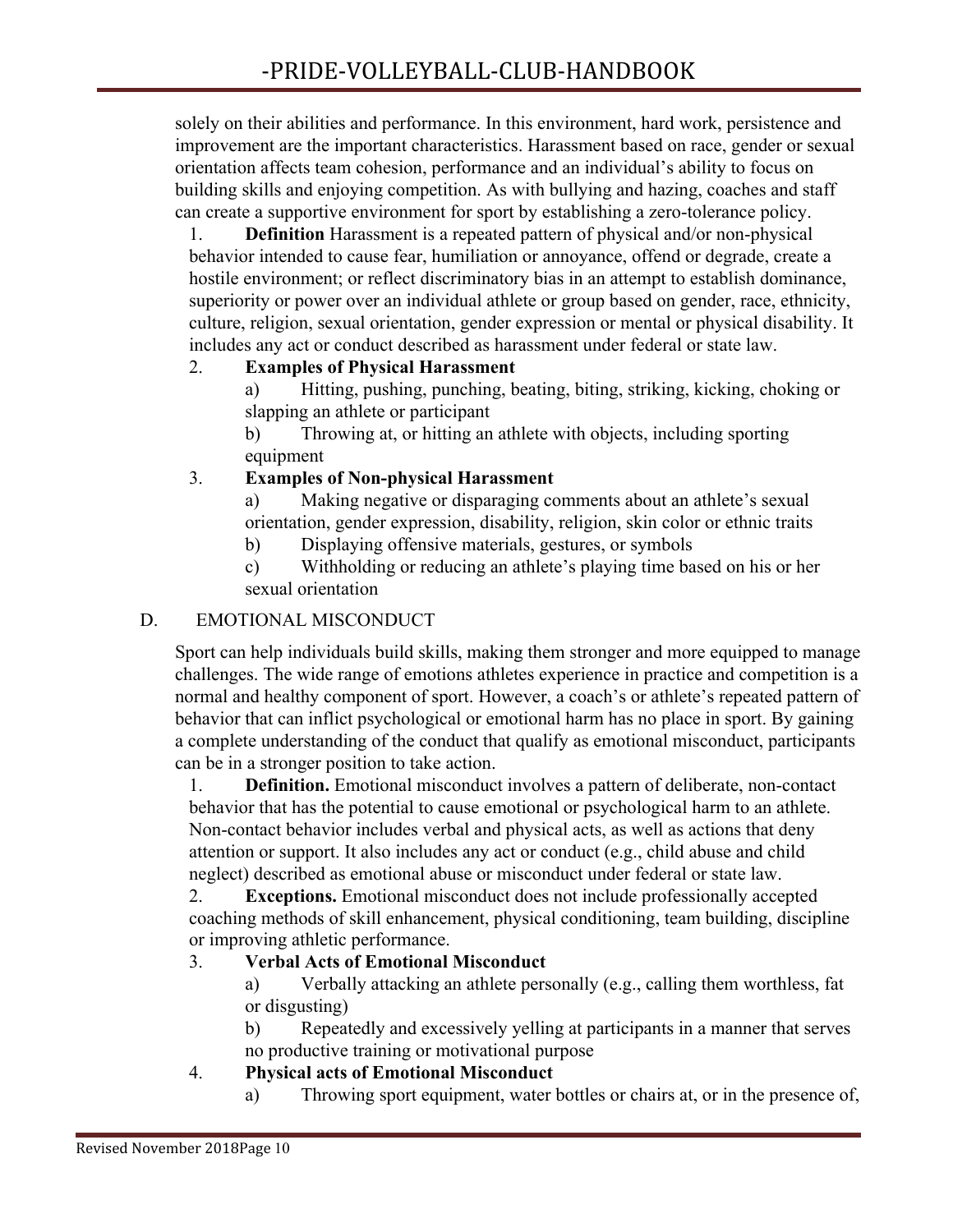#### participants

- b) Punching walls, windows or other objects
- c) Acts that deny attention and support
- d) Ignoring an athlete for extended periods of time
- e) Routinely or arbitrarily excluding participants from practice

### E. PHYSICAL MISCONDUCT

Almost all sport involves strenuous physical activity: in practices and competition, athletes regularly push themselves to the point of exhaustion. While these efforts are a necessary part of improving performance, any activity that physically harms an athlete – such as direct contact with coaches or teammates, disciplinary actions or punishment – is unacceptable. Physical misconduct can extend to areas such as inadequate recovery times for injuries and diet. One of the best ways to promote safe conditions is to understand exactly where the boundaries lie and take a team approach to monitoring athletes.

1. **Definition** Physical misconduct involves contact or non-contact behavior that can cause physical harm to an athlete or other sport participants. It also includes any act or conduct described as physical abuse or misconduct under federal or state law (e.g., child abuse, child neglect and assault).

2. **Exceptions** Physical misconduct does not include professionally accepted coaching methods of skill enhancement, physical conditioning, team building, appropriate discipline or improving athlete performance.

#### 3. **Examples: Contact offenses of Physical Misconduct**

- a) Punching, beating, biting, striking, choking or slapping an athlete
- b) Intentionally hitting an athlete with objects or sporting equipment
- c) Providing alcohol to an athlete under the legal drinking age (under U.S. law)
- d) Providing illegal drugs or non-prescribed medications to any athlete

e) Encouraging or permitting an athlete to return to play prematurely or without the clearance of a medical professional, following a serious injury (e.g., a concussion)

f) Prescribed dieting or other weight-control methods (e.g., weigh-ins, caliper tests) without regard for the nutritional well-being and health of athlete

### 4. **Examples: Non-contact offenses of Physical Misconduct**

a) Isolating an athlete in a confined space (e.g., locking an athlete in a small space)

b) Forcing an athlete to assume a painful stance or position for no athletic purpose (e.g. requiring an athlete to kneel on a harmful surface)

c) Withholding, recommending against or denying adequate hydration, nutrition, medical attention or sleep

### F. SEXUAL MISCONDUCT

The ability of sport to teach lessons that reach beyond the field of play depends on maintaining the bonds of trust, mentorship and mutual respect among teammates. All of these elements are undermined when sexual misconduct occurs in sport settings. Sexual misconduct includes sexual abuse, sexual harassment and rape. Every member of the sport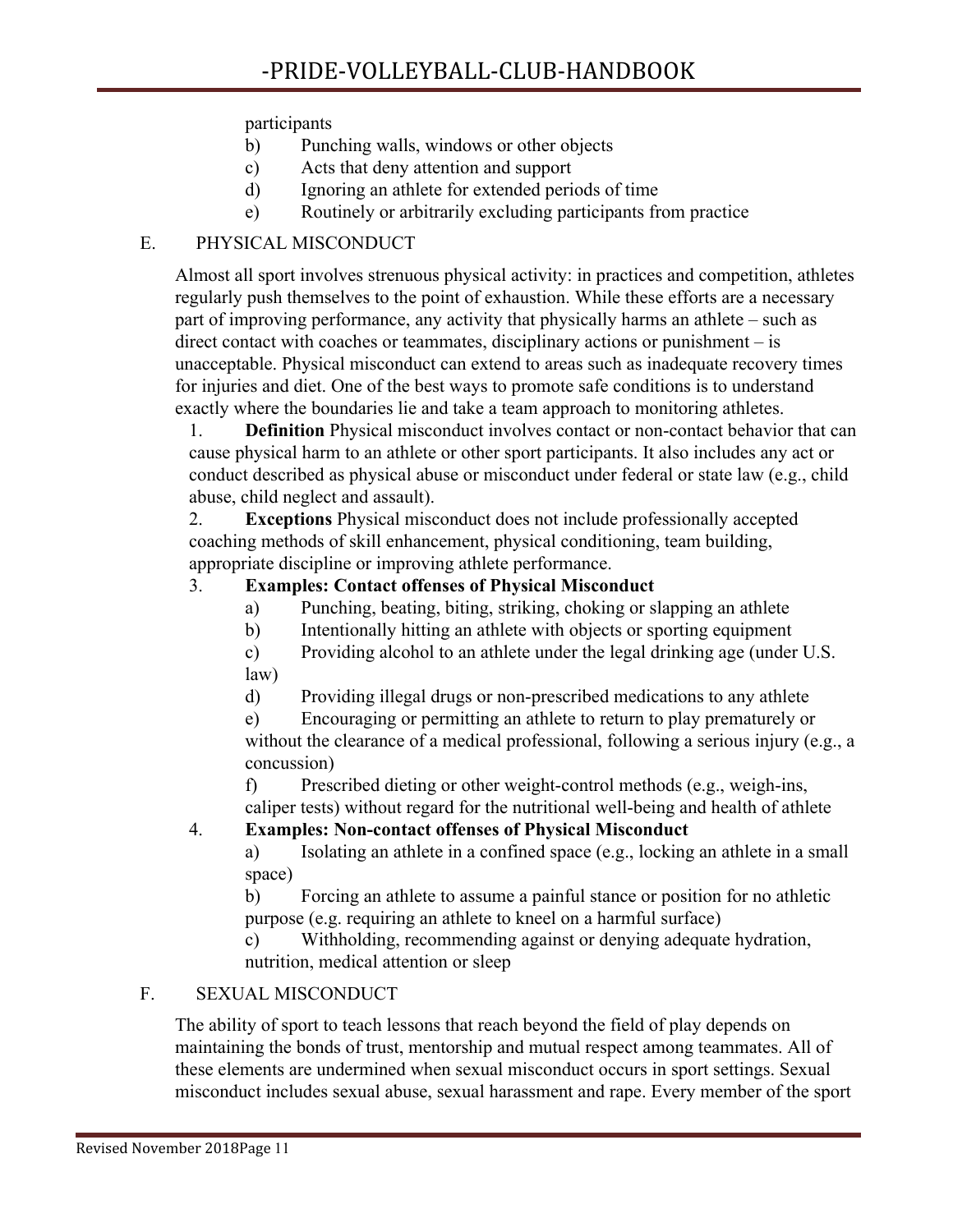community, especially adult staff in positions of authority, can contribute to a sport environment free from sexual misconduct by working together and being informed.

1. **Definition.** Sexual misconduct involves any touching or non-touching sexual interaction that is nonconsensual or forced, coerced or manipulated, or perpetrated in an aggressive, harassing, exploitative or threatening manner. It also includes any sexual interaction between an athlete and an individual with evaluative, direct or indirect authority. Last, any act or conduct described as sexual abuse or misconduct under federal or state law (e.g., sexual abuse, sexual exploitation, rape) qualifies as sexual misconduct.

#### 2. **Notes**

a) An imbalance of power is always assumed between a coach and an athlete.

b) Minors cannot consent to sexual activity with an adult; and all sexual interaction between an adult and a minor is strictly prohibited.

### 3. **Examples of Sexual Misconduct- Touching Offenses**

a) Fondling an athlete's breasts or buttocks

b) Exchange of reward in sport (e.g., team placement, scores, feedback) for sexual favors

c) Genital contact

d) Sexual relations or intimacies between participants in a position of trust, authority and/or evaluative and supervisory control over athletes or other sport participants

#### 4. **Examples of Sexual Misconduct- Non-touching offenses**

a) Sexually-oriented comments, jokes or innuendo made to or about an athlete, or other sexually harassing behavior

- b) A coach discussing his or her sex life with an athlete
- c) A coach asking an athlete about his or her sex life
- d) A coach requesting or sending a nude or partial-dress photo to athlete
- e) Exposing athletes to pornographic material

5. **Peer-to-Peer Child Sexual Abuse.** Approximately one-third of all child sexual abuse occurs at the hands of other children. Sexual contact between minors can also be abusive. Whether or not a sexual interaction between children constitutes child sexual abuse turns on the existence of an aggressor, the age difference between the children, and/or whether there is an imbalance of power and/or intellectual capabilities.

6. **[Grooming process](http://safesport.org/what-is-safesport/misconduct-in-sport/child-sexual-abuse/).** Offenders typically control their victims through a systematic process called "grooming" or seduction. Many offenders exploit a child's vulnerabilities, using a combination of tactics to gain the victim's trust, lower inhibitions, and gain cooperation and "consent." Since the initial stages of the grooming process can occur in public or group settings, offenders also take care to groom the community, which makes it easier to gain the trust of staff and administrators.

7. **Sporting Setting.** Since interactions between a predator and child can occur in sport settings around other people, coaches, staff members or volunteers are well positioned to witness grooming behavior.

a) Therefore, it's critical for all members of the sport community to be on the alert for policy violations, suspicious behavior, or other signals that an individual might be a sexual predator.

b) Offenders will use tickling, wrestling, horseplay, photography and giving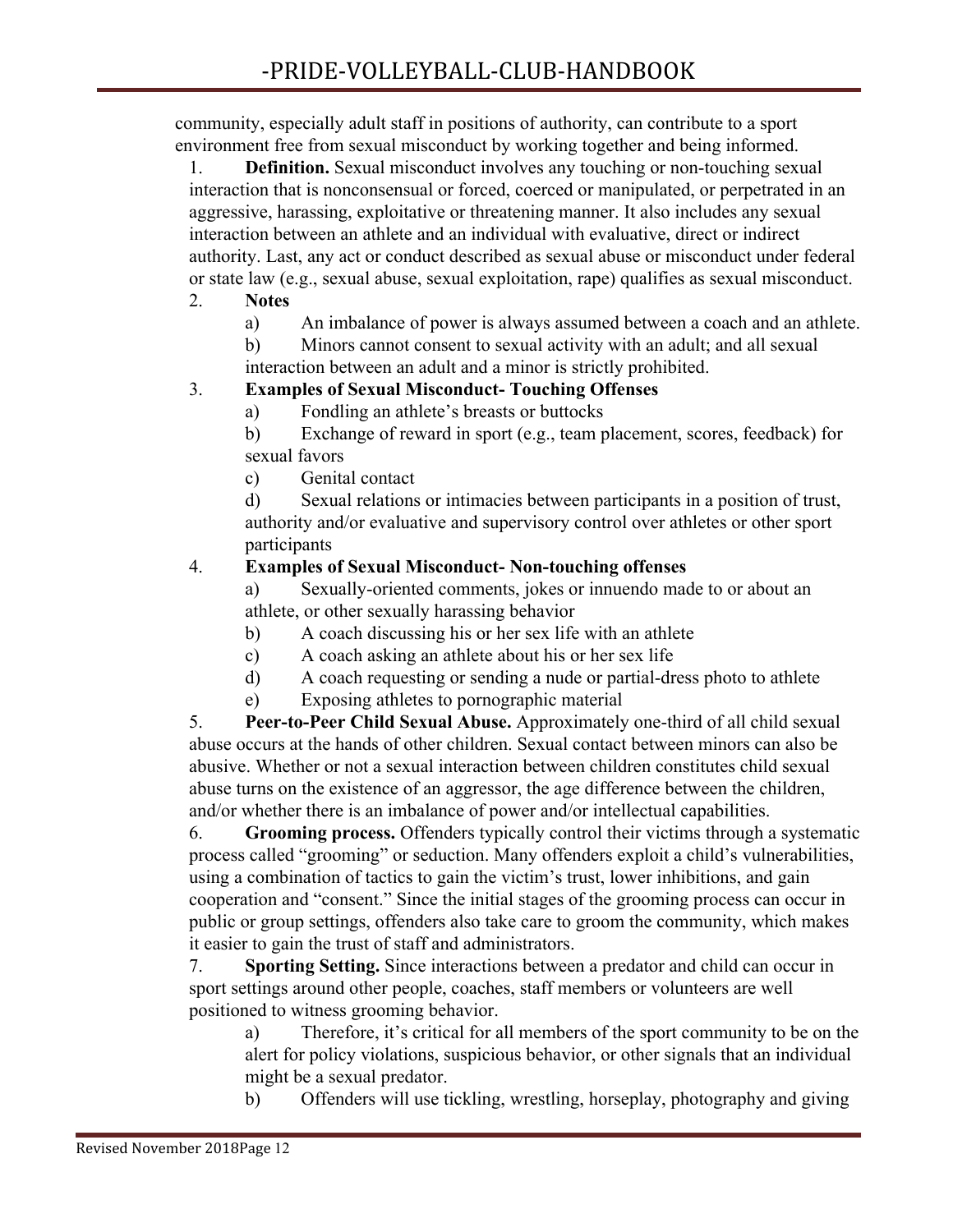gifts to push the boundaries of what's acceptable and form connections with their victims.

### 8. **The grooming process has six steps:**

a) **Targeting the victim** – An offender will identify a child and determine his or her vulnerabilities.

b) **Gaining trust** – Through watching and gathering information about the child, an offender will become acquainted with a child's needs.

c) **Filling a need** – Offenders will often lavish gifts, extra attention, and affection to forge a bond with their victims.

d) **Isolating the child** – By developing special relationship with the child, an offender creates situations in which he or she is alone with the child.

e) **Sexualizing the relationship** – An offender will desensitize a child by talking to, taking photos of and even creating situations in which both the offender and victim are touching or naked. The adult then uses a child's curiosity and feelings of stimulation to engage in sexual activity.

f) **Maintaining control** – To ensure the child's continued participation and silence, offenders can use secrecy and blame as well as other tactics; victims sometimes continue the relationship out of fear or shame at the thought of having to tell someone about the abuse.

### G. REPORTING

1. **Top Priority:** When child sexual abuse, misconduct or policy violations are disclosed, the top priority is to protect athletes and prevent further incidents.

2. **Do No Attempt to Evaluate- Just Report:** Coaches, staff members and volunteers should not attempt to evaluate the credibility or validity of the claim as a condition to take action. Instead, it's critical that any suspicions or allegations of child physical or sexual abuse are reported to the sport club or appropriate law enforcement authorities.

3. **Make a Commitment to Report:** A commitment to reporting, accountability and preparedness can all help organizations and individuals act responsibly in these situations. The more prepared each member of the sport community is to ask the right questions and take decisive action, the greater the likelihood of the best possible outcome. Each member of the sport community has a different role to play to encourage disclosure:

### a) **Clubs**

- 1) Report suspicions or allegations to appropriate law enforcement authorities
	- 2) Cooperate fully with inquiries and investigations
	- 3) Maintain open lines of communication with parents

### b) **Coaches**

- 1) Report suspicions or allegations to appropriate law enforcement authorities
	- 2) Cooperate fully with inquiries and investigations
	- 3) Encourage disclosure among athletes
- c) **Parents**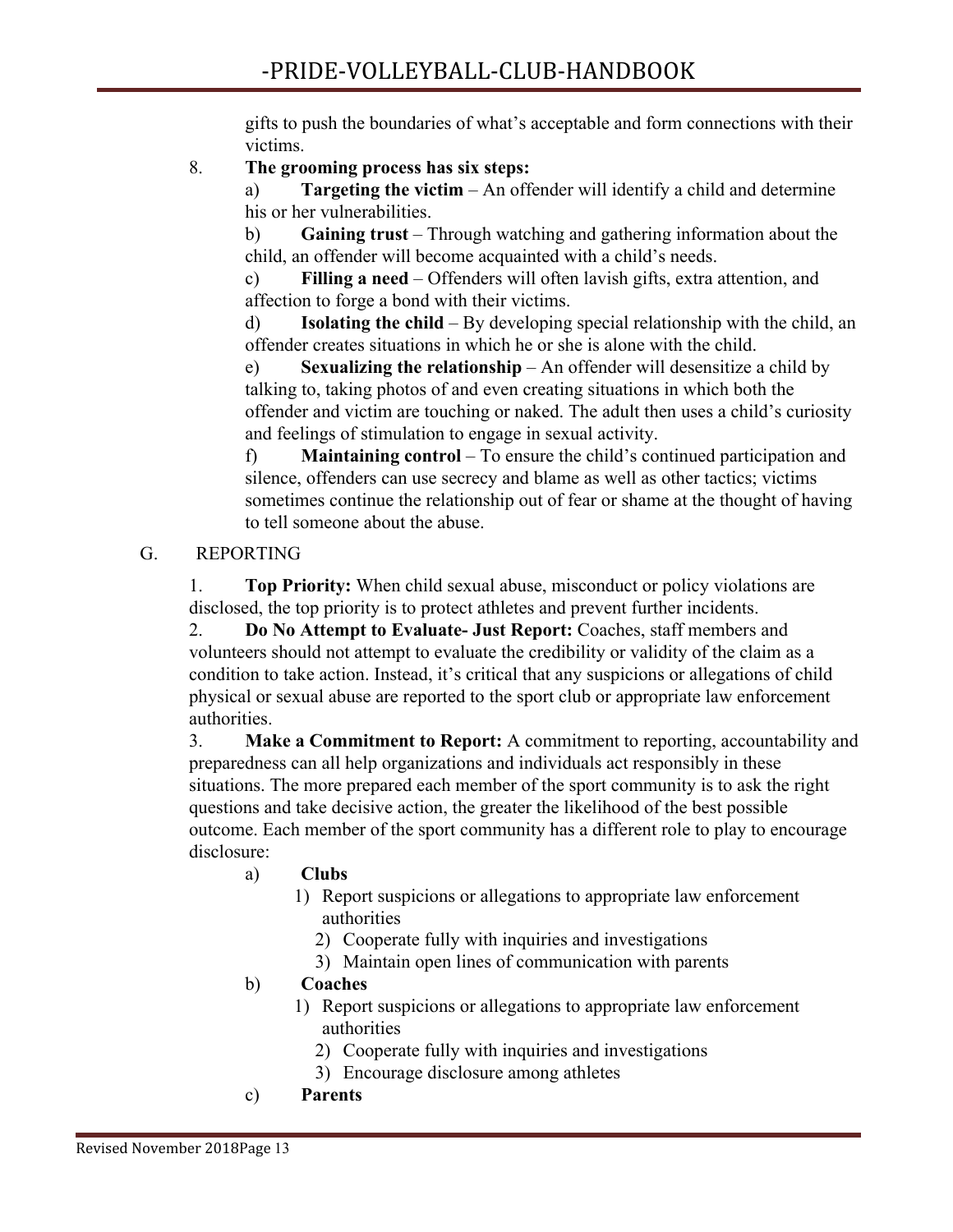- 1) Communicate with clubs and coaches
	- 2) Understand the reporting process
	- 3) Monitor your child for sudden changes in behavior

# 4. **Bullying, Harassment or Hazing: Report any of these to**

Issue for these cases may be handled internally at Club or team level, UNLESS it involves physical or sexual abuse which is reported immediately to the appropriate Law Enforcement Agencies.

- a) **Clubs**
	- 1) Director
		- 2) Team Head Coach or Assistant Coach
- b) **Region Office**
	- 1) Region SafeSport Contact- 515-727-1860
		- 2) Regional Commissioner- 515-727-1860
- c) **USA Volleyball**
	- 1) Hotline- 1-855-306-7775
		- 2) Online form [https://www.volleyballreftraining.com/SafeSport/safesport\\_report\\_a](https://www.volleyballreftraining.com/SafeSport/safesport_report_abuse_form.html) [buse\\_form.html](https://www.volleyballreftraining.com/SafeSport/safesport_report_abuse_form.html)
- d) Iowa Department of Human Services: 1-800-362-2178

5. **Reporting Child Sexual Abuse.** Coaches, staff members and volunteers are required to report suspicions of child physical and sexual abuse or any inappropriate behavior of a colleague or coworker.

a) All questions or concerns related to inappropriate, suspicious or suspected grooming behavior should be directed to an organization's administrators.

b) If members of the sport community believe that a sexual interaction between a coach and child or among children has occurred, it should be reported it immediately.

### 6. **[What to do if a child reports](http://safesport.org/what-is-safesport/misconduct-in-sport/child-sexual-abuse/)**

a) When a child makes allegations of sexual abuse, responding in an appropriate, constructive way can help achieve the best outcome.

b) When a child takes the difficult step of reporting abuse, **it's critical not to judge the victim.**

c) Instead, **getting professionals involved early** and making counseling resources available can support the healing process.

# **VII. CODE OF CONDUCT**

### A. TOURNAMENT & PRACTICE CODE OF CONDUCT

### 1. **Keep our gyms clean.**

a) **Team should keep bench areas and scoring tables** free of trash and extra water bottles as these create dangerous situation for players chasing balls.

b) **Eat in designated areas only.** Pick up your trash. Tournament Directors do not want to clean up your leftover food etc.

c) The club expects their teams clean their team areas before leaving any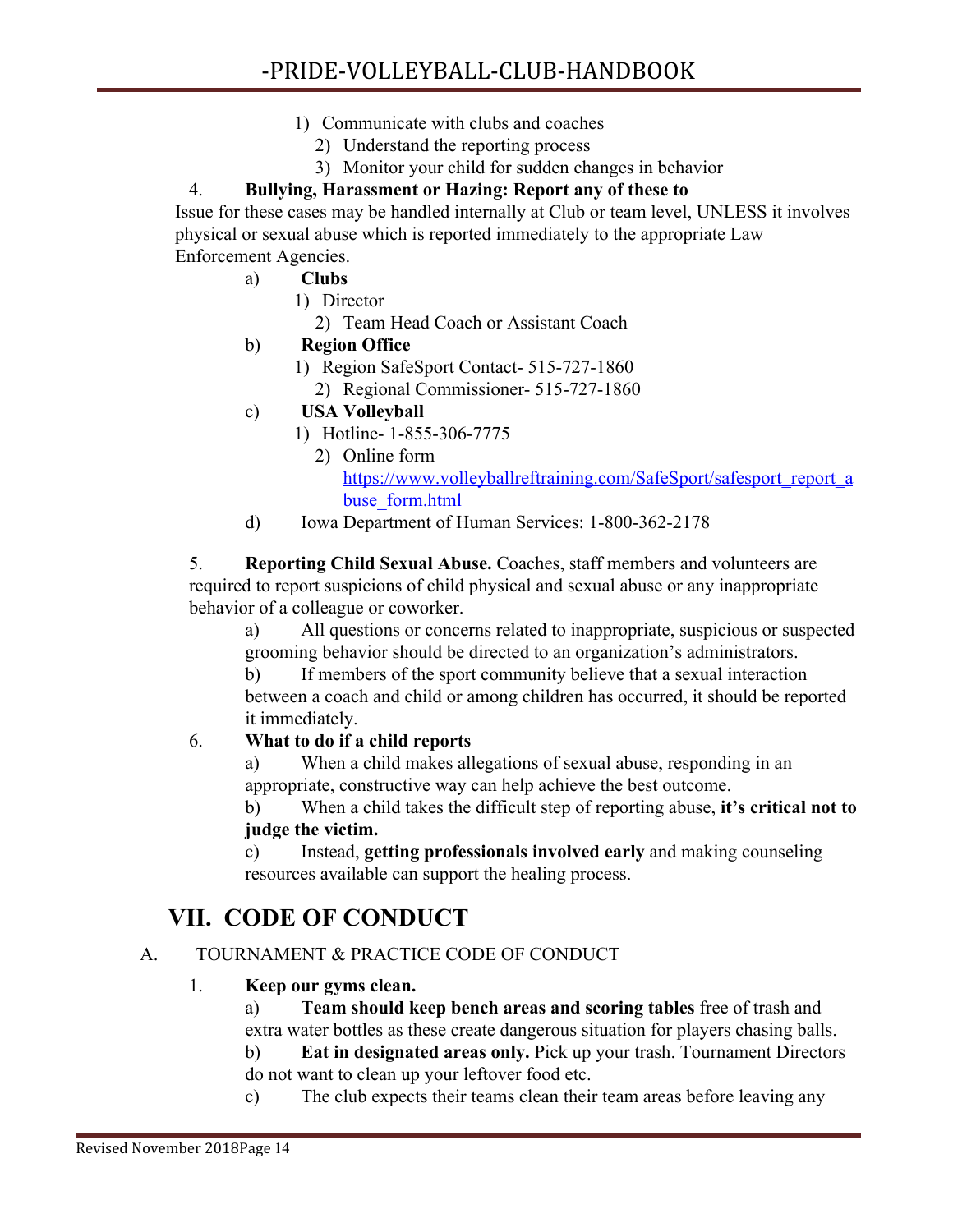event or practice.

d) **Tournament Directors may impose fines or expel** players or spectators for food offenses. Any fees and expulsions for violations will be honored without complaint.

# 2. **Parking**

a) Park in designated areas and make sure to leave room for emergency vehicles to get to the facility. It may be our club member that needs this help. b) If necessary the driver should drop off all players, gear, and spectators and then find a spot to park.

c) Do not park in handicapped spots and if possible leave close parking for elderly spectators.

# 3. **Event food guidelines**

a) Eat in designated areas only. The club expects you to follow all posted tournament food guidelines

b) If no cooler /food are allowed please leave the coolers in the car and visit the car on off matches to eat or support the concession stand.

c) Note: Many schools are not allowing peanut/nut products in their facilities. If this is posted, please respect this regulation.

d) If coolers and food tables are allowed, please try to bring healthy foods for the club players.

4. **Tournament Site Regulations**: Schools are trying to set a good example for our youth so it is illegal to smoke, use illegal drugs or drink alcohol on school property.

a) A Tournament Director may expel or deny a team entry into future tournaments if it violates any of the regulations listed below. This includes all school property, including parking lots.

b) Any Club Member or club spectator caught by any tournament official with any tobacco, alcoholic beverage or illegal drugs inside any school building or public tournament facility, or on any premises which prohibits this usage (school grounds or parking lots), will be expelled from tournament from that point forward. These club members will be suspended for the next month and spectators will be asked not to represent our club at further events.

5. **Profanity & Intimidation** Any person affiliated with a club who directs a profane remark or gesture toward any official, player or spectator obvious enough to be heard or seen by any Official team or tournament staff may be automatically suspended by the officiating team or event staff.

a) If a person is a club representative they will be banned from the next event as a minimum.

b) If other spectators or teams are displaying this behavior it should be reported to the tournament event staff. If the violation in on a team that is playing report it to the officiating crew.

c) A second similar offense occurring that same day will be cause for that individual to be suspended for the rest of the tournament.

d) Tournament Directors may expel a participant or spectator for any action that is deemed to be inappropriate by normal standards or posted rules.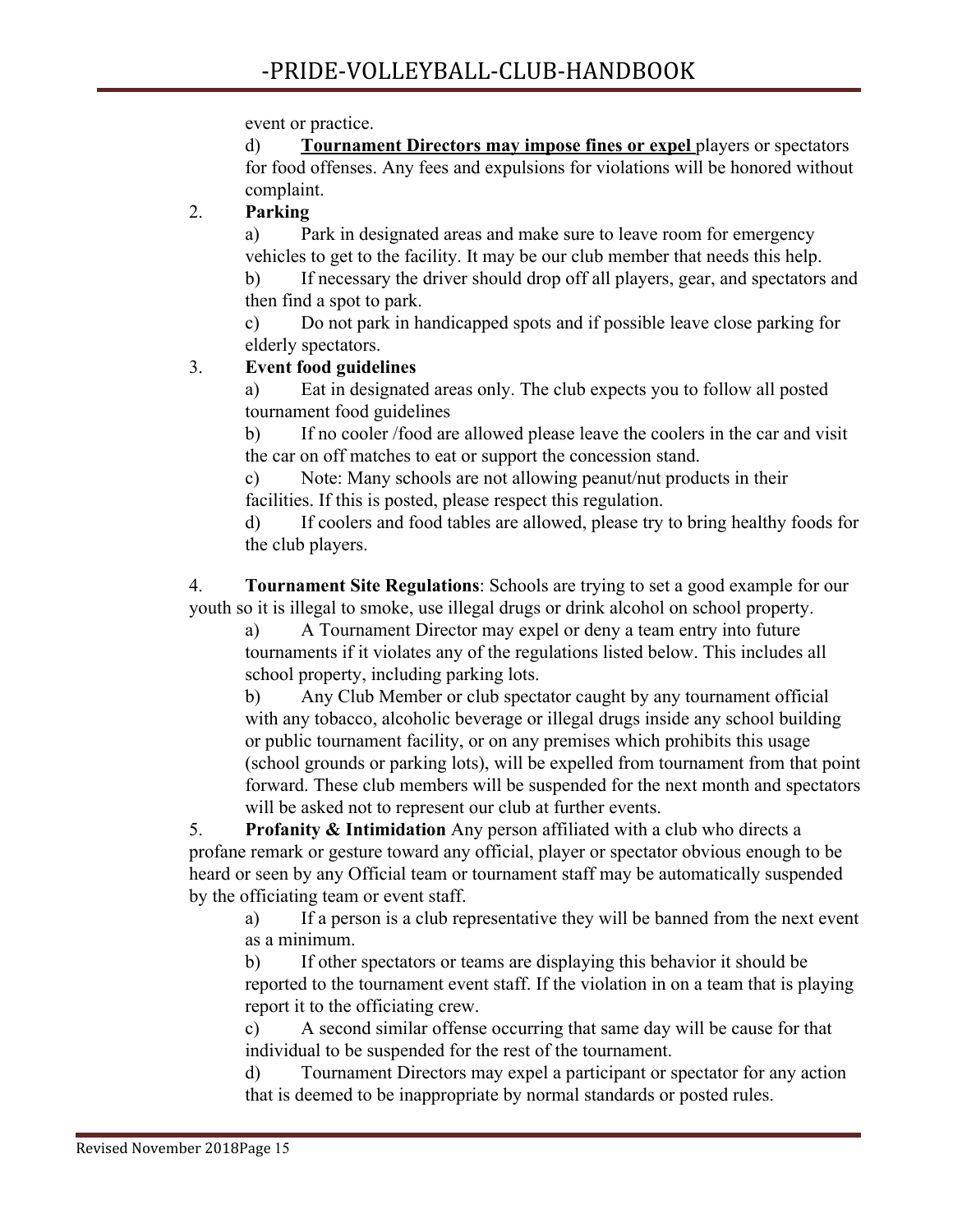6. **Harassing an official during or after a match** will be grounds for expulsion from the event.

7. **GROSS Unsportsmanlike Acts.** A Tournament Director may disqualify an individual from the tournament for unsportsmanlike behavior such as fights, spitting, etc.

8. **Any person who physically assaults** anyone at an Iowa Region sanctioned tournament will be subject to immediate suspension, with further disciplinary action as determined by the Region Office.

a) Physical Assault should be reported to Law Enforcement Officials immediately.

### B. TRAVEL CODE OF CONDUCT/ CODE OF HONOR

USA Volleyball strongly suggests clubs to create a Code of Conduct or Honor Code as a companion document to team travel policies.

Recommended:

1. Team members will display proper respect and sportsmanship toward coaches, officials, administrator, teammates, fellow competitors and the public at all times.

2. Team members and staff will refrain from any illegal or inappropriate behavior that would detract from a positive image of the team or be detrimental to its performance objectives.

3. The possession or use of alcohol or tobacco products by any athlete is prohibited.

4. The possession, use or sale/distribution of any controlled or illegal substance or any form of weapon is strictly forbidden.

5. Team members are reminded that when competing in tournaments, traveling on trips and attending other club-related functions, they are representing both themselves and the club. Athlete behavior must positively reflect the high standards of the club. For Consideration:

6. Failure to comply with the Honor Code as set forth in this document may result in disciplinary action. Such discipline by include, but may not be limited to:

a) Dismissal from the trip and immediate return home at the athlete's expense;

- b) Disqualification from future tournaments, either local or traveling;
- c) Financial penalties;
- d) Dismissal from team; and/or
- e) Penalties set forth in the USA Volleyball Participant Code of Conduct, which may include a lifetime ban.
- 7. Players are to refrain from inappropriate physical contact at team activities.
- 8. Players are to refrain from the use of inappropriate language.

# C. COACHES CODE OF CONDUCT

The following information comes from the USAV CAP coaching program and the American Volleyball Coaches Association. It is your responsibility as a member of USAV to maintain professional relationships with athletes.

Coaches will work with people from the perspective of dignity and sound educational and scientific foundation and

1. Direct comments and criticism at the performance, not the athlete.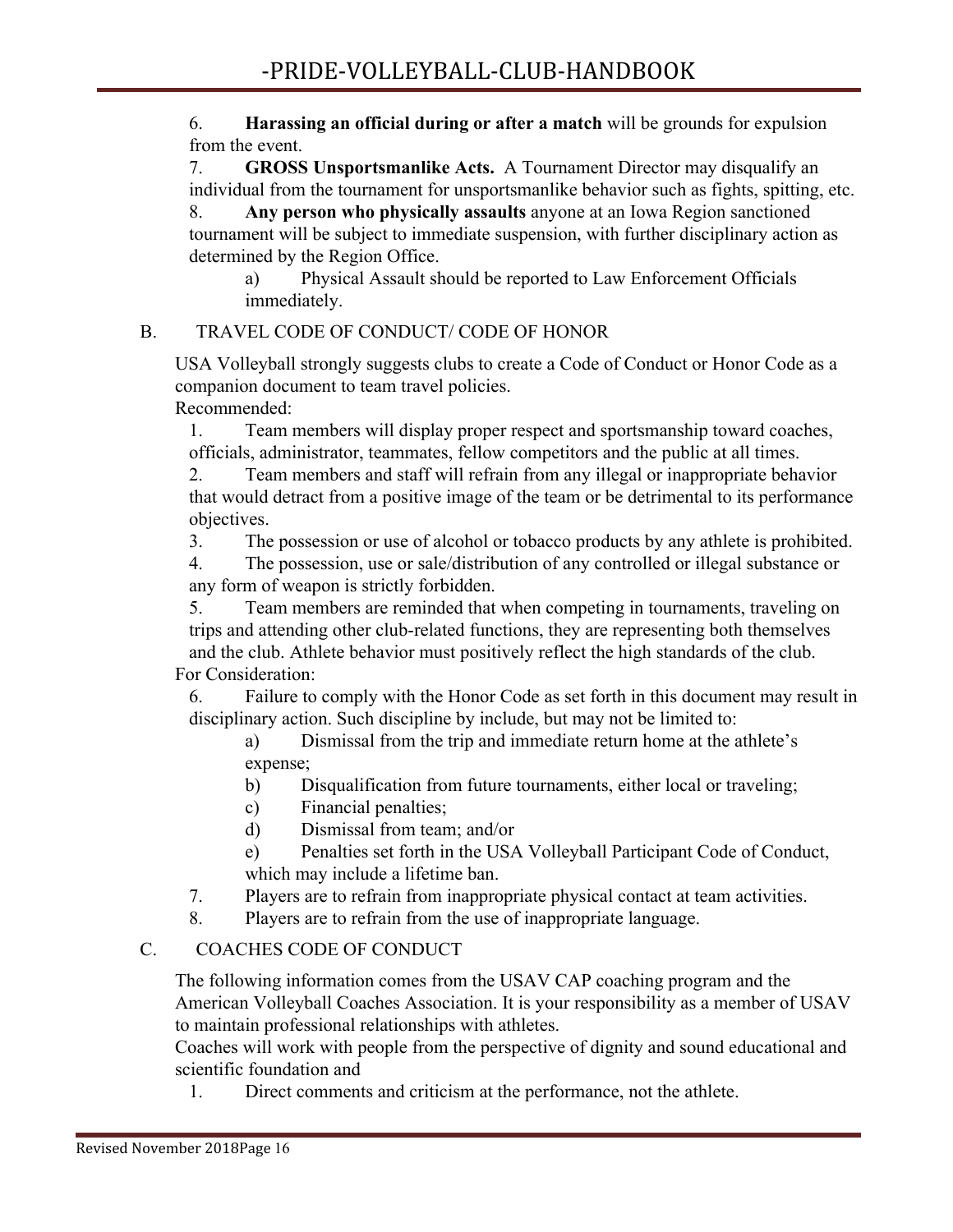2. **Display high personal standards**, including avoiding the use of illegal drugs, using profane, insulting, harassing or otherwise offensive language while in the presence of athletes.

3. **Coaches & Junior Team Staff will NOT USE alcohol and tobacco** in the presence of their team at events or post event activities, and under no circumstances allows the use of controlled substances by minors.

4. **Ensure that the activity being undertaken is suitable** for the age, experience, ability and fitness level of the athletes.

5. **To educate the athletes** as to their responsibility in contributing to a safe environment.

6. **Consider the athletes' future health** and well-being as foremost when making decisions regarding an injured athlete's ability to continue competing or training.

7. **Be aware of academic pressures**; conduct practices/matches in a manner so as not to unduly interfere with academic success.

8. **Implement only ethical recruiting practices** and know compliance regulations of governing sports organizations.

9. Reasonably ensure that facilities and equipment meet safety standards and make sure that they are age and ability appropriate.

10. **Strive to develop individual and team respect** for the ability of opponents, and officials.

11. **Show regard** for the moral, social and religious orientations of the athletes.

a) **Harassment comes in many forms, for your own protection as coaches please read the following section.** This section is not to imply a lack of faith in Iowa region coaches, but to give you information on practices to follow to avoid the risk of a sexual harassment suit. Report any suspected cases of abuse to appropriate authorities.

- b) Physical
- c) Use appropriate discipline.
- d) Take injuries seriously.

e) Avoid engaging in behavior which causes awkwardness or embarrassment to another, or endangers a person's safety or negatively affects performance.

f) Verbal

g) Replace negative remarks with instruction.

- 12. **Motivate with praise, not abusive remarks.**
- 13. **Address athletes by their first name or pre**ferred nickname.

14. **Be careful using coaches seen on television** as examples for appropriate behavior.

15. **Under no circumstances** shall a coach use racial, ethnic, gender or sexual orientation related slurs.

# 16. **Emotional Treatment**

a) Treat all athletes with equal respect; never condescend, patronize or exhibit favoritism.

- b) Keep winning in perspective.
- 17. **Bullying should not be tolerated** by team members or staff.
- 18. **Sexual Abuse**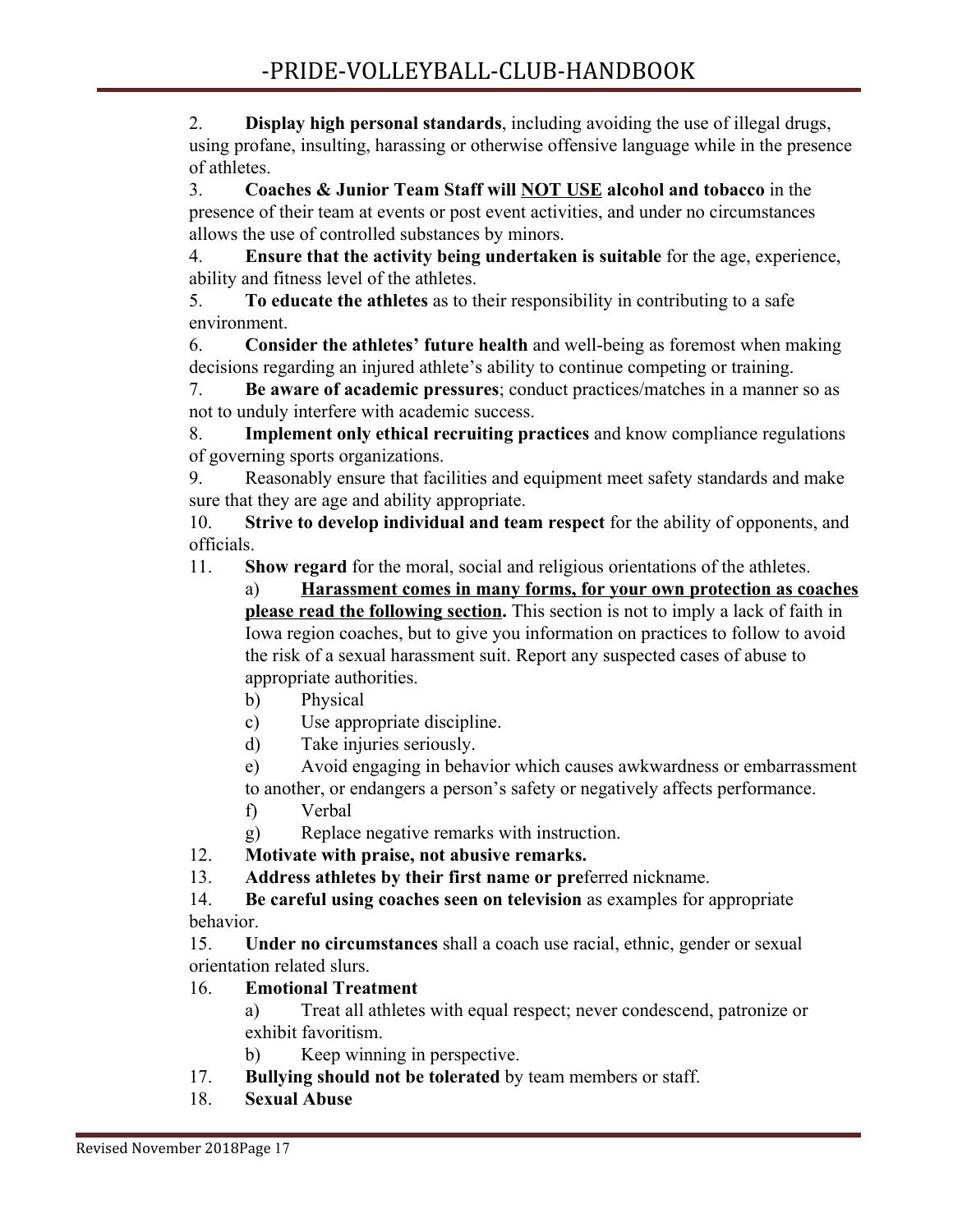a) All behavior which is defined or construed as sexual abuse must be avoided.

b) Use only positive touches (i.e. high fives, handshakes, pats on the back) and respect the privacy of an athlete's body.

c) In potentially compromising situations (i.e. showering, changing clothes, individual conferences) make sure another adult is present.

d) Avoid going anywhere alone with an athlete.

e) Report any suspected cases of sexual abuse to law enforcement as required by law.

# 19. **Sexual Harassmen**t. Avoid the following behaviors.

- a) Suggestive comments about physical appearance.
- b) Leering/staring.
- c) Using sexually offensive or degrading pictures or reading material.
- d) Sexual teasing.
- e) Jokes with sexual themes.
- f) Unwanted physical contact.
- g) Promises or rewards in return for sexual favors.

20. **Never be alone with a Junior aged player or assistant coach**. This rule is for your own protection for accusations being made against you.

a) Always have another adult with you at practices, events, or private lessons.

- b) Never be alone with a minor aged player at the end of the evening.
- c) Never give a player a ride home without another adult in the car.
- d) If conducting room checks when traveling always do so with another adult.

# 21. **Never have a player in your hotel room**.

# D. SPECTATOR CODE OF CONDUCT

The club expects all spectators associated with our club teams to abide by the following code. Entry into Iowa Region sanctioned events is granted as a courtesy. If you enter/attend a sanctioned event you agree to abide by the spectator code of conduct.

- 1. SPECTATORS WILL:
	- a) Abide by the official rules of USA Volleyball.
	- b) Display good sportsmanship at all times.
	- c) Encourage my child and his/her team, regardless of the outcome on the court.
	- d) Honor the rules of the host and the host facility.
	- e) Not bully or intimidate officials, players or other spectators.

f) Generate goodwill by being polite and respectful to those around me at this event.

g) If necessary clear out of spectator areas if necessary to allow the fans for the teams on the court an opportunity to watch their teams play.

h) Encourage athletes to speak directly with his/her coach when coaching decisions are made that may be confusing or unclear.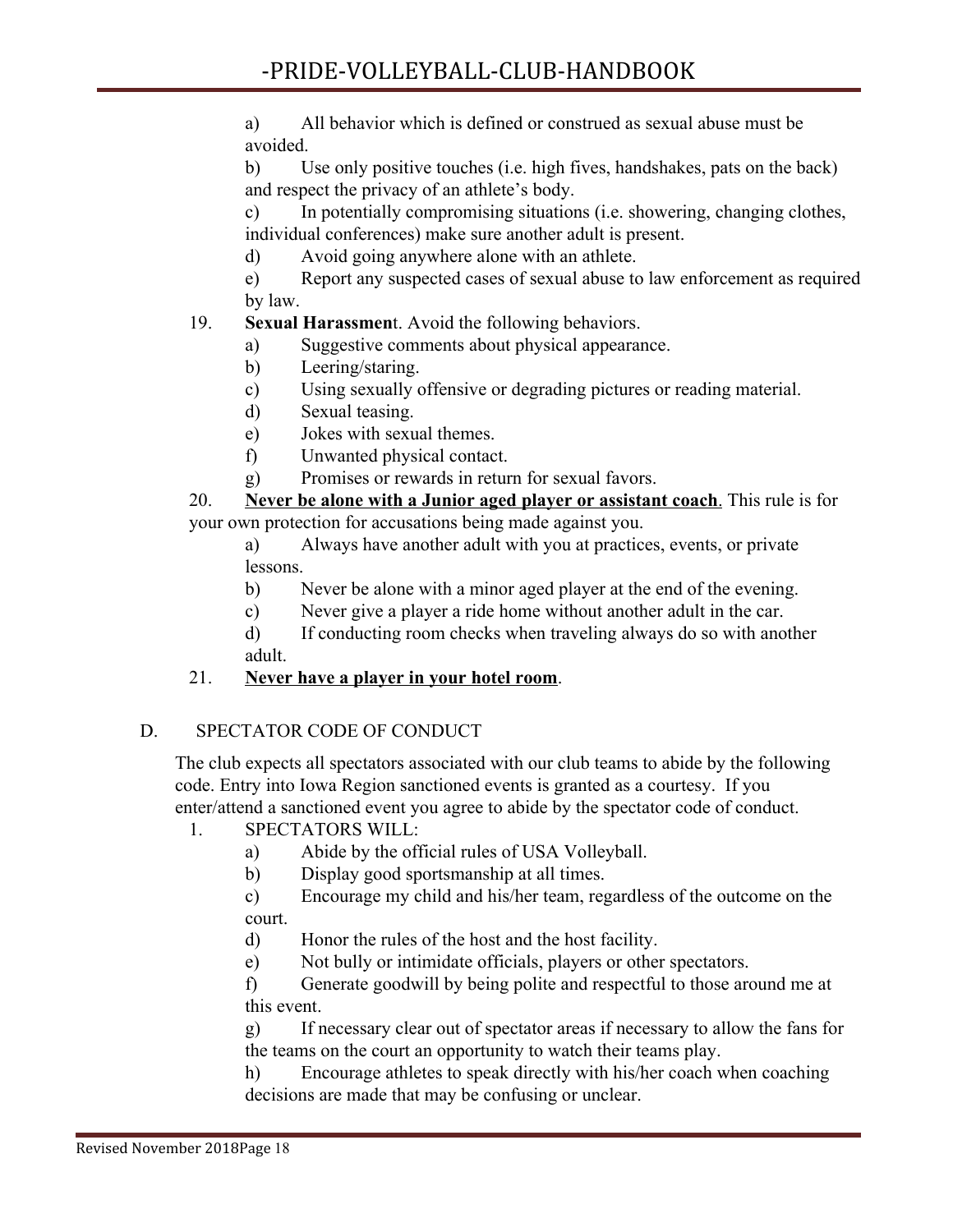i) Redirect any negative comments from others to the Tournament Director.

j) Notify the Tournament Director in the event that I witness any illegal activity.

k) Support the policies and guidelines of the team/club that I represent.

l) Acknowledge effort and good performance, remembering that all of the players in this event are amateur athletes.

m) Model exemplary spectator behavior while attending this event.

n) Respect the tradition of the sport of volleyball by being a good ambassador.

# 2. SPECTATORS WILL NOT:

a) Will NOT harass or intimidate the officials, line judges, or score table personnel.

b) Will NOT coach athletes from the bleachers and/or sidelines.

c) Will NOT criticize his/her team players or coaches.

d) Will NOT participate on the court without having a current USA membership.

e) Will NOT bring and/or carry any firearms at any Iowa Region event.

f) Will refrain from bringing or consuming alcohol, tobacco, or any illegal substances at any Youth/Junior volleyball event.

1) **Note: Any violation of this Code of Conduct will result in you being asked to leave the site/facility**, and may result in you possibly being banned from attending future Iowa Region sanctioned events.

# E. PARENT CODE OF CONDUCT:

The Club expects parents, and guardians to maintain a civilized code of conduct at volleyball events. To help define these expectations we have compiled the list below.

1. The Tournament Director has the final say regarding their individual event.

2. Local law enforcement will be contacted if necessary to resolve any disputes or altercations.

As a Parent, I will:

1. Remain in the spectator areas during all games.

2. Not advise the coach on how to coach, who to put in the game and/or who to take out of the game.

3. Not coach my child during the game.

4. Respect the integrity of the officials and not advise them how to call the match.

5. Respect the integrity of the scoring table and line judges.

6. Learn the rules of the game to help me better understand what is happening on the court

7. Understand that physical or verbal intimidation of any individual is unacceptable behavior

8. Be supportive of all attempts to remove verbal or physical abuse from organized volleyball activities, including language.

9. Model sportsmanship for my child by treating all coaches, officials, tournament directors and players of either team with courtesy and respect.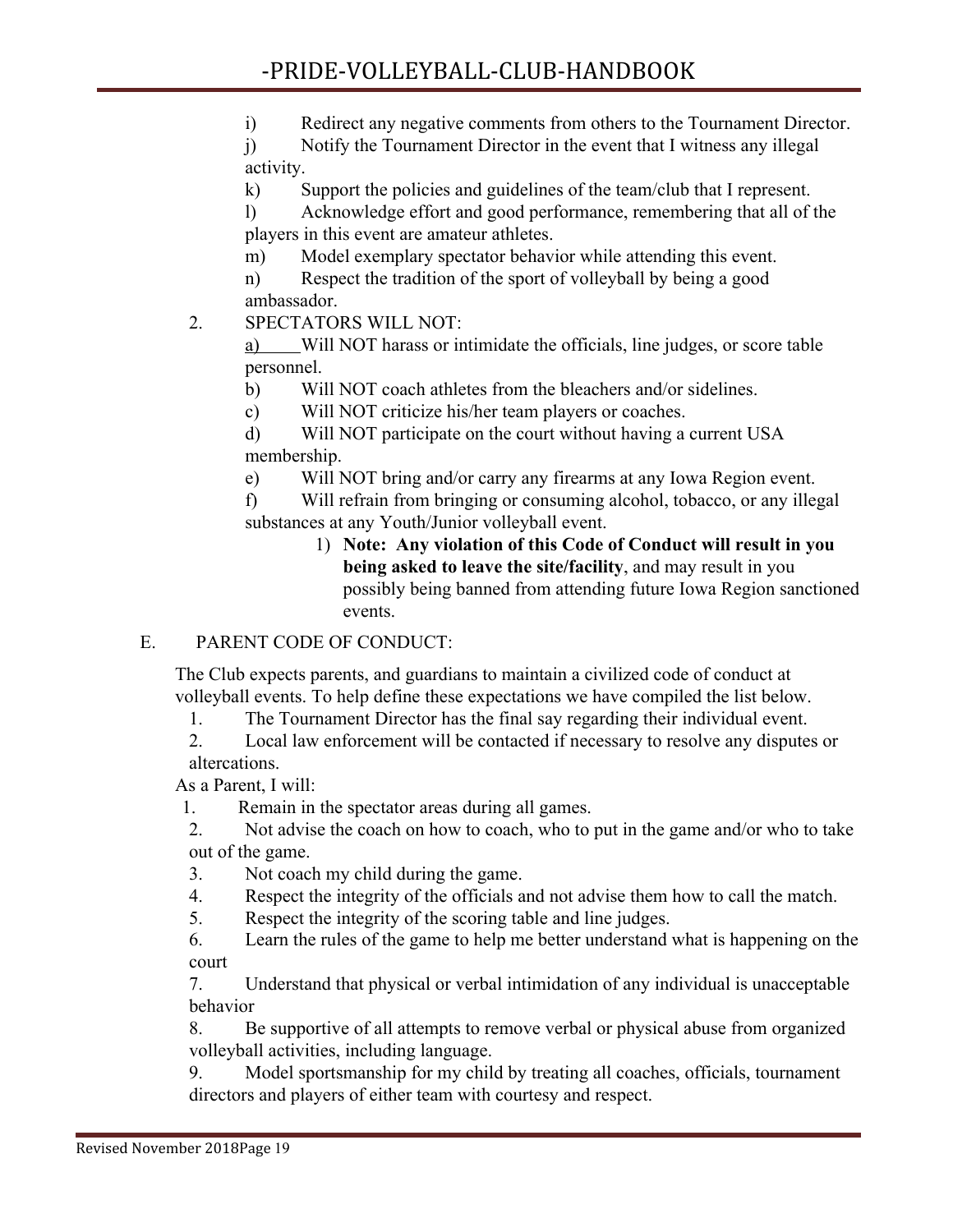10. Encourage hard work and honest effort that will lead to improved performance and participation.

- 11. Emphasize the cooperative nature of the sport.
- 12. Encourage my child to participate for enjoyment as well as competition.
- 13. Encourage athletes to participate in volleyball drug, tobacco and alcohol free.
- 14. Cheer for my child's team.
- 15. Applaud good and fair play during matches.
- 16. Be in control of my emotions.
- 17. Attend all volleyball events alcohol and drug free.

18. Understand that conduct that is inappropriate as determined by comparison to normally accepted behavior is unacceptable.

19. Protect the ability to continue using the facility by following all the rules of the facility, such as--

20. I will follow all rules for Food, Drinks or Coolers in the Gym;

- 21. Smoke only in designated areas;
- 22. Throw all trash in an appropriate receptacle; and
- 23. Park in marked spots to help allow emergency vehicles access.

24. Protect athletes from sanctions and/or suspension by producing accurate documentation.

25. Honor financial commitments.

#### B. PLAYER STANDARDS OF CONDUCT

1. There is a lot more expected of our players other than their volleyball skills.

2. Players are expected to participate in all scrimmages/practices as scheduled. Failure to do so may result in less playing time in the next tournament. It is the player's responsibility to notify the coach of their team if they cannot attend.

3. If a player needs to miss several practices because of extra-curricular commitments, they are required to provide their coach with a schedule to allow for proper practice planning.

4. Players are expected to sign up for the full season and to make all tournaments. All players will be given opportunity to maximize playing time in tournaments – especially during pool play, however, during a tournament play where the objective is to advance as far into the playoffs as possible (and for improved region seeding) players will be played at the discretion of the coach based on skill level and team needs.

5. Players are expected to consistently work on their own to raise the levels of their physical condition and skill. All players will sign a code of conduct form as part of their membership with USA Volleyball. The following standards must be observed for one to continue as an active member of Pride Volleyball Club; violation of standards marked with  $(*)$  mean suspension or dismissal from the club

6. 1. \*Alcohol and drugs including marijuana are prohibited at all times.

7. Smoking is prohibited.

8. The Club is committed to excellence in academic performance, and will support family decisions regarding requirements.

9. \*As a representative of the club, no actions that will hinder the player's performance, game, or scholastics will be tolerated. The player's actions and behavior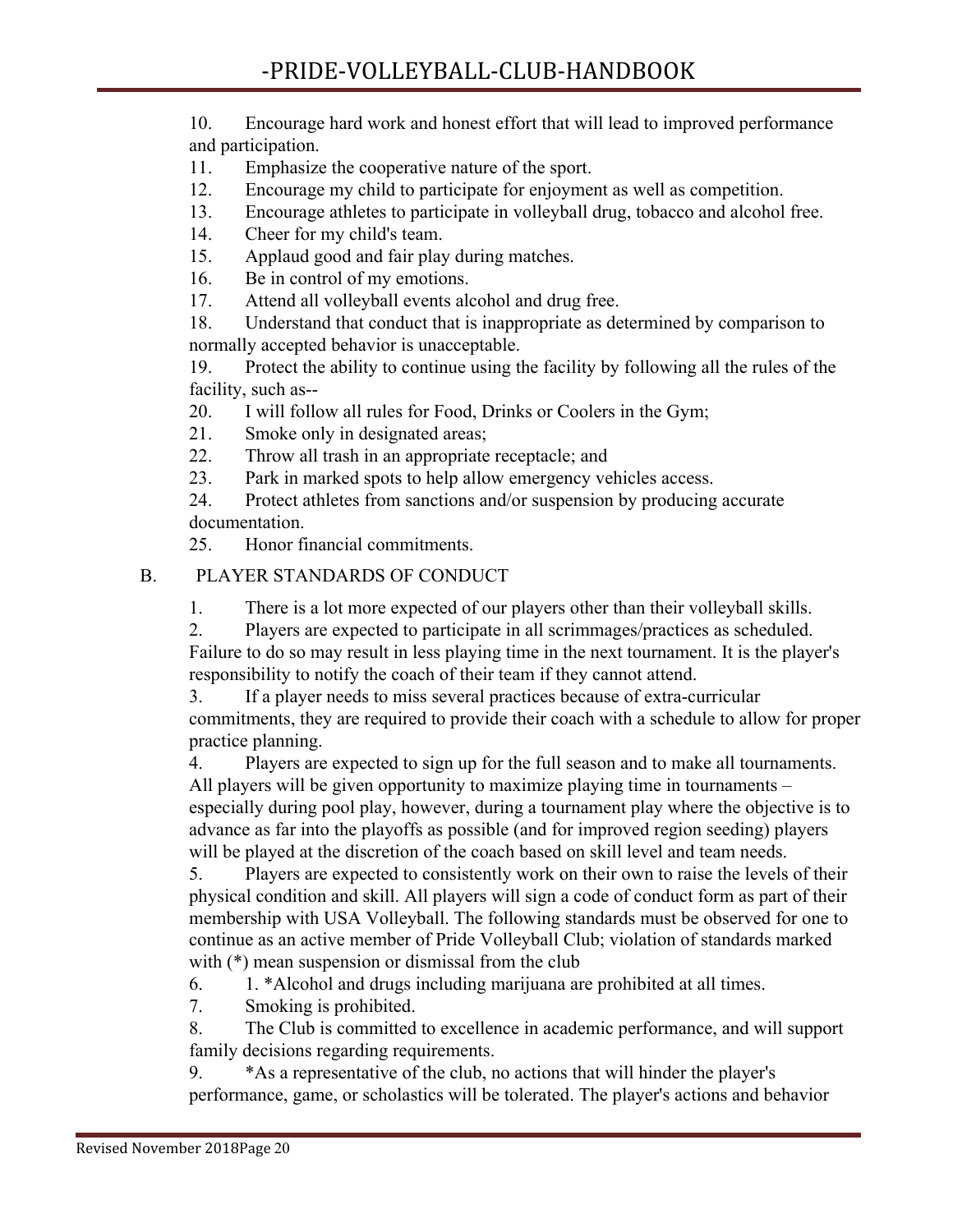should always be such as to reflect positively on the player, their team, and Pride Volleyball Club.

10. Players must be on time for all team commitments. Early is best.

11. Players must inform their team coach when they are going to be late or absent from a practice or tournament.

12. If a player must leave a practice or tournament early the parents must call to verify that they know their player will be leaving.

13. All players are required to participate in all physical conditioning activities and drills unless excused by a doctor or the coach.

a) Players must report all physical injuries or illness to their head coach immediately.

b) Equipment and uniforms issued to each player must be cared for properly.

c) All other equipment must be properly cared for. Players are expected to help set up and take down equipment at each practice. Players are to also assist in accounting for volleyballs.

d) Players are required to take proper care of practice equipment, keeping in mind that the equipment is the property of the host school.

e) All players must abide by the rules established for scrimmage and tournament facilities, both locally and in other cities.

f) Each player will keep their coach informed of their presence at tournaments.

g) Each player is expected to treat all other players, teammates, coaches, referees, and fans with courtesy and respect.

h) If players are involved in a dispute, they must immediately work out problems between them. If they are unable to resolve their problem immediately, they must meet with the coaches until their problems are resolved. Problems between players must never be left unresolved.

i) During any overnight travel, curfew will be 10 PM on all nights prior to a match unless amended by your coach.

# **II. CONSEQUENCES FOR VIOLATIONS**

# A. EACH VIOLATON

Each violation will be considered separately as circumstance for the violations vary widely.

### B. SANCTIONS CAN RANGE FROM:

- 1. An apology note
- 2. Personal apology
- 3. Loss of playing time
- 4. Cannot participate in practice(s)
- 5. Cannot participate in event(s)
- 6. Sent home from an event- with parent notification
- 7. Remove from Club
- 8. Loss of USAV Membership